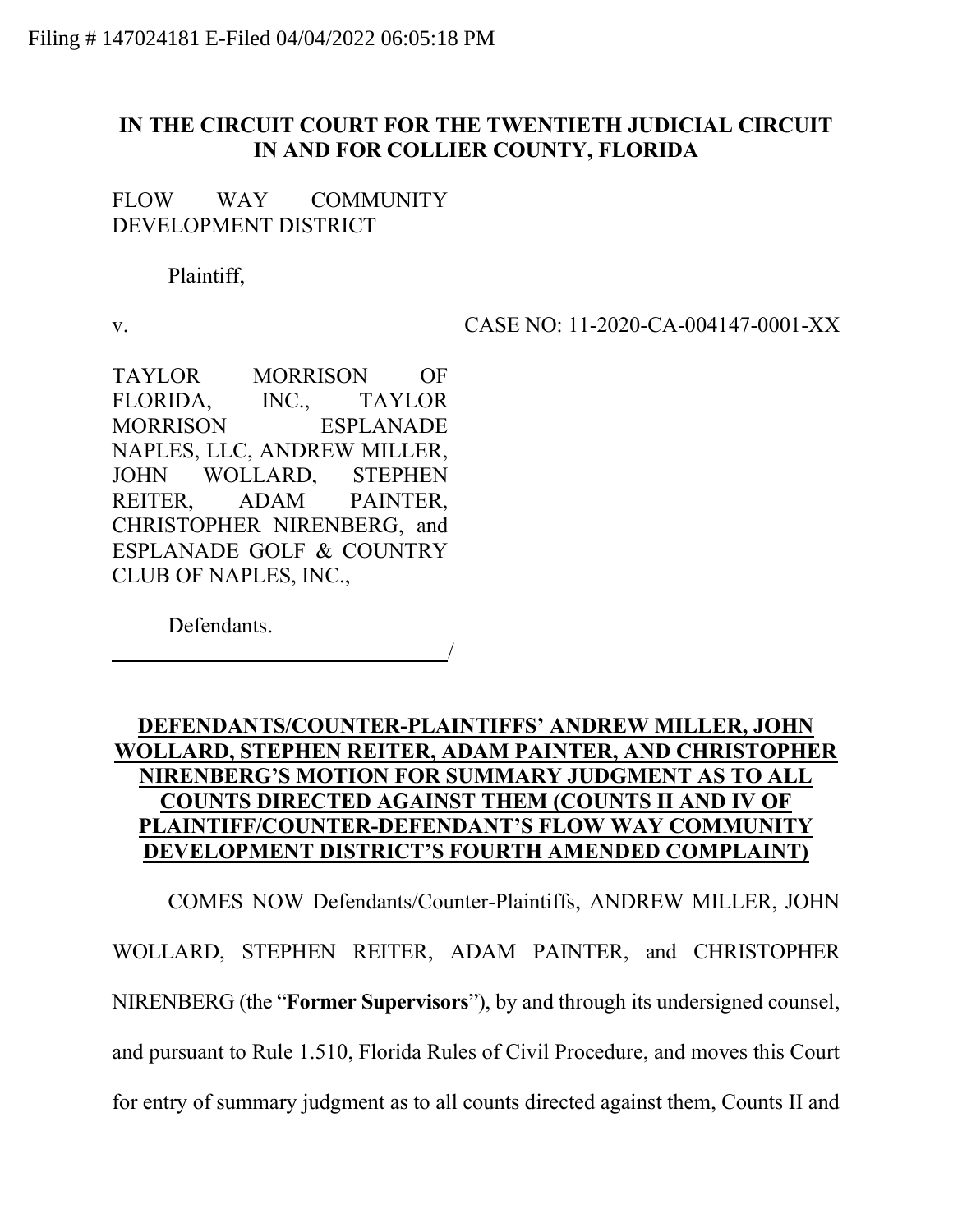IV of Plaintiff/Counter-Defendant, FLOW WAY COMMUNITY DEVELOPMENT DISTRICT (the "CDD") Fourth Amended Complaint filed on January 20, 2022 (the "Complaint"), and as grounds therefore state:

### PRELIMINARY STATEMENT

Sovereign immunity requires dismissal of the CDD's claims against the Former Supervisors. The CDD's Complaint includes two counts against the Former Supervisors, the first framed in declaratory judgment (Count II) and the second alleging a breach of fiduciary duty (Count IV). Both counts allege that the Former Supervisors improperly voted as members of the CDD's governing body to accept donation of certain preserve land (the "Preserves"). And both counts seek to impose personal liability on the Former Supervisors for costs incurred by the CDD associated with the CDD's ownership and maintenance of the Preserves. Sovereign immunity, however, protects the Former Supervisors from liability for damages in civil suits for alleged negligent or wrongful acts taken while acting within the scope of their office except to the limited extent immunity has been waived.

In this case, sovereign immunity requires the dismissal of the CDD's claims against the Former Supervisors for three independent reasons that each warrant summary judgment: 1) the Former Supervisors' actions fall within the scope of discretionary or judgmental governmental functions that are immune from private civil suits for damages regardless of any waiver; 2) the CDD is precluded from suing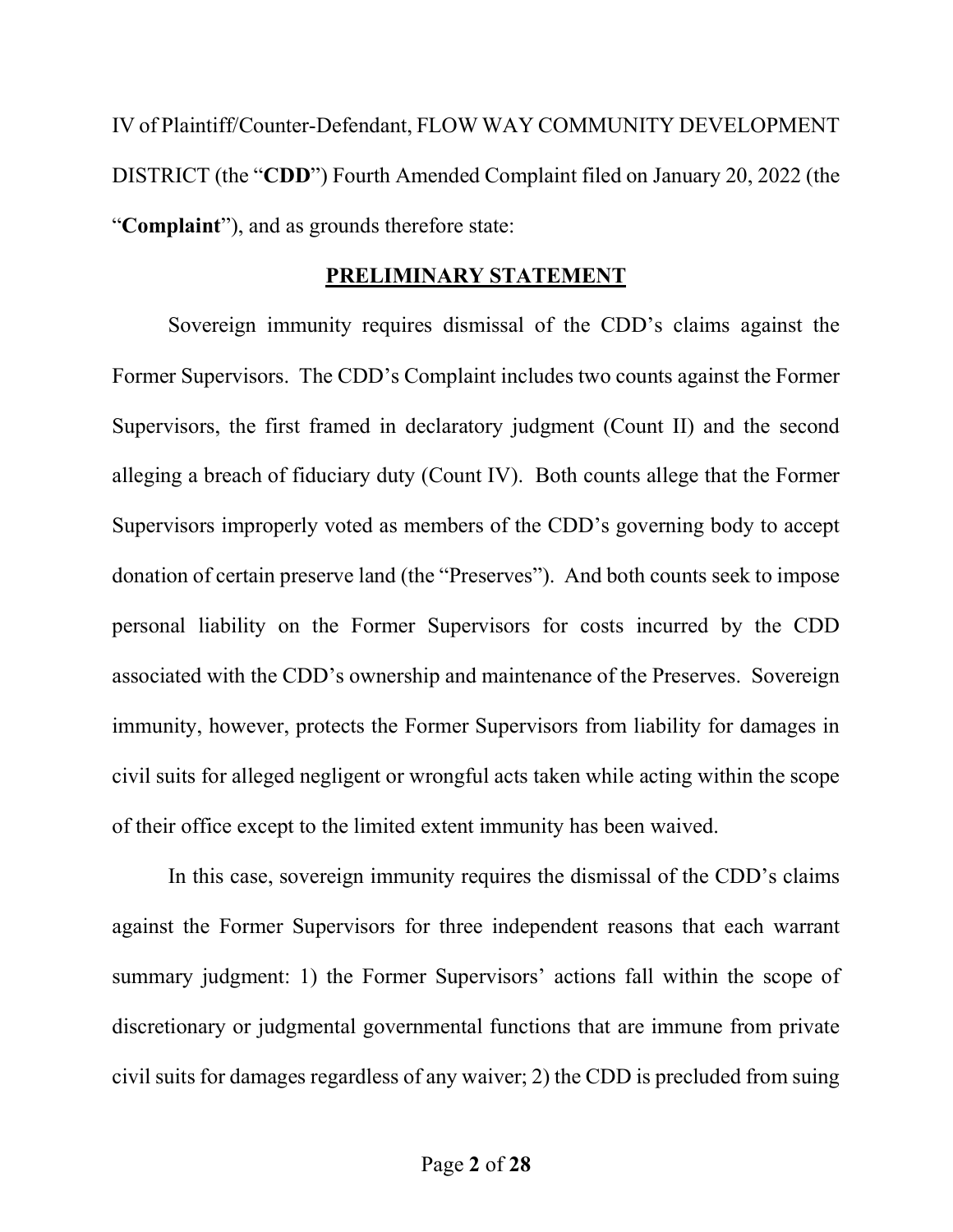the Former Supervisors in their individual capacities because the CDD has no basis to allege the Former Supervisors acted in bad faith or with malice as required by section 768.28(9), Florida Statutes; and, 3) the CDD's claims fall outside the limited waiver of sovereign immunity in section 768.28(1), Florida Statutes, which has only waived immunity as to suits seeking recovery of money damages for "injury or loss of property, personal injury, or death."

There is no genuine dispute as to any of the material facts relevant to these three issues. Therefore, the Former Supervisors are entitled to summary judgment against the CDD and dismissal from this lawsuit.

### UNDISPUTED FACTS WARRANTING SUMMARY JUDGMENT

### Nature of the CDD's Claims Against the Former Supervisors: Counts II and IV

1. Counts II and IV of the CDD's Complaint allege that the Former Supervisors prematurely or inappropriately voted to accept conveyance of the Preserves for ownership and maintenance by the CDD. See, e.g., Compl.  $\P$  74-7, 100.

2. The Former Supervisors served in the past as public officials constituting the governing body of the CDD, the CDD's "Board of Supervisors." Compl. ¶¶ 6-10; Ex. 1 ¶ 2; Ex. 2 ¶ 2; Ex. 3 ¶ 2; Ex. 4 ¶ 2.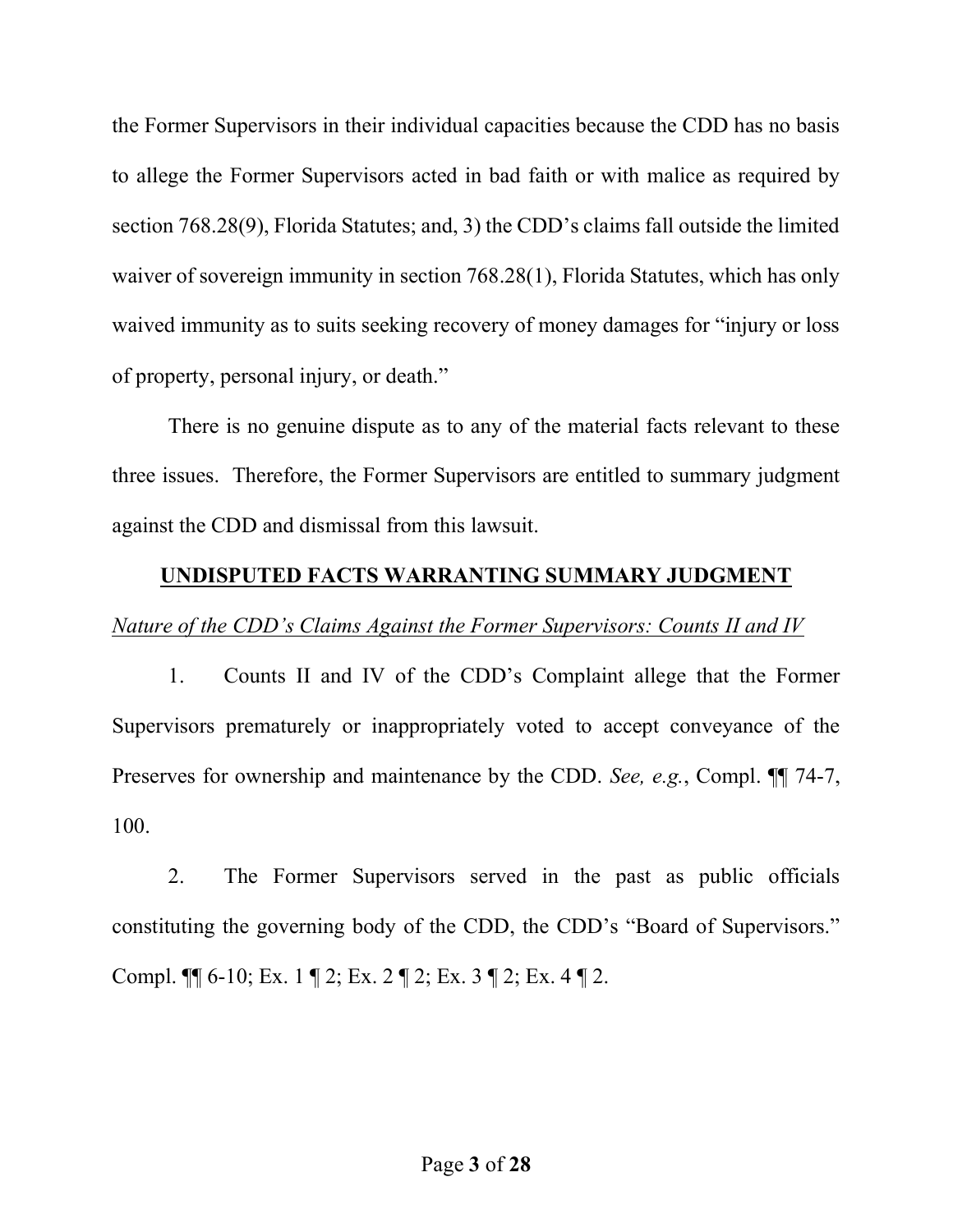3. The Former Supervisors were acting in their official capacity as the CDD's governing body when they voted to accept conveyance of the Preserves. Ex. 1 ¶ 5; Ex. 2 ¶ 5; Ex. 3 ¶ 5; Ex. 4 ¶ 5.

4. The Complaint names the Former Supervisors in their individual capacities, not in their official capacities. Compl. ¶¶ 6-10

5. Count II of the Complaint alleges a claim for declaratory judgment against the Former Supervisors as to the propriety of the conveyance of the Preserves. Compl. ¶¶ 67-89.

6. The essential allegations of Count II are that the Former Supervisors' actions in voting to accept conveyance of the Preserves was inconsistent with certain permit provisions related to the Preserves, that the conveyance is thus void ab initio, and that because of this action the CDD incurred damages in the form of costs associated with ownership and maintenance of the Preserves. Compl. ¶¶ 37, 42, 75, 77, 79.

7. The Former Supervisors are no longer members of the CDD's Board of Supervisors and they have no continuing interest in the CDD, the development therein, or the Preserves. Ex. 1 ¶ 15; Ex. 2 ¶ 15; Ex. 3 ¶ 15; Ex. 4 ¶ 15.

8. The CDD has asserted that the Former Supervisors are nonetheless interested parties to Count II because the CDD believes it would be entitled to seek damages from the Former Supervisors if judgment is rendered for the CDD on its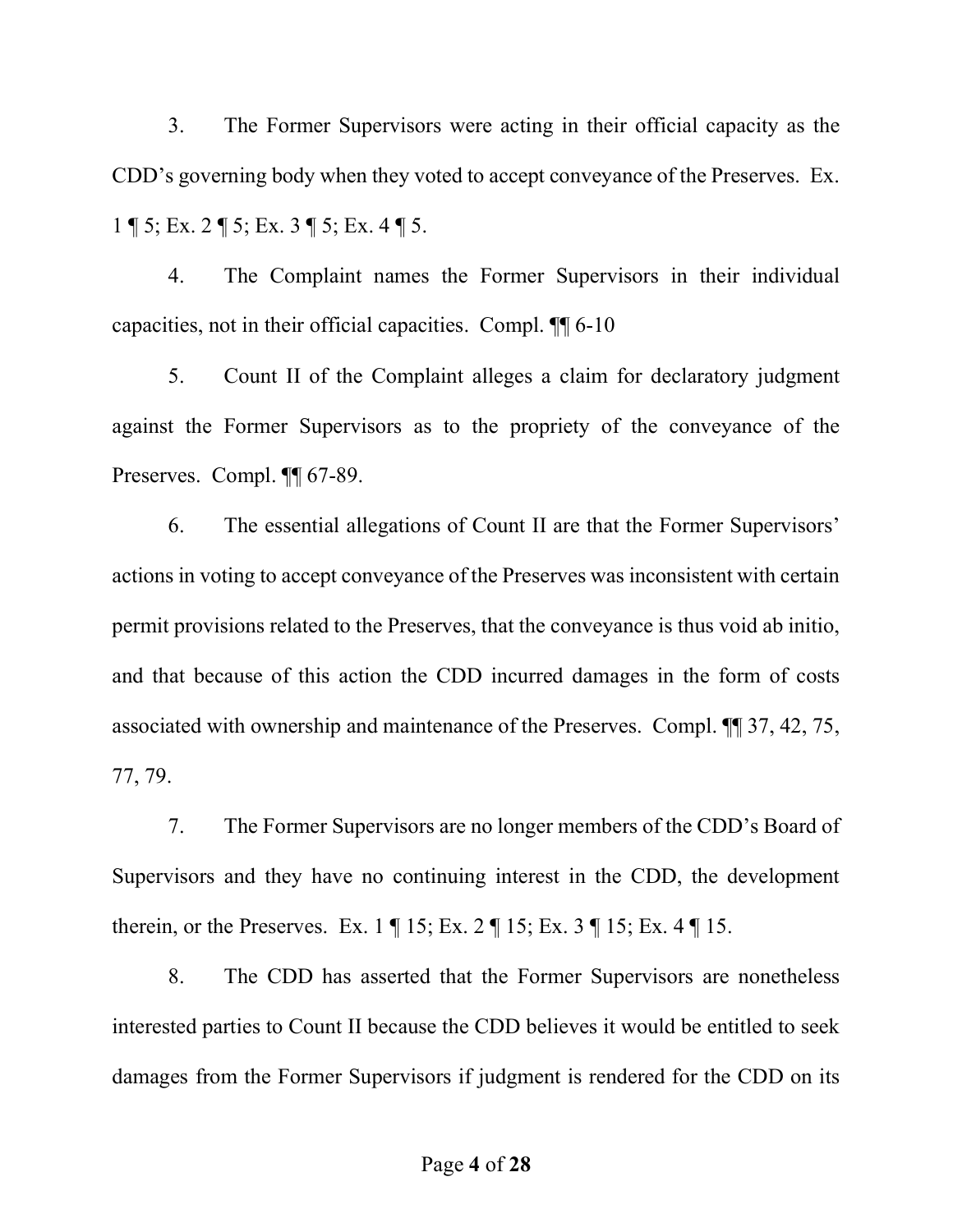declaratory judgment claim. See Plaintiff's Response in Opposition to Defendants' Motions to Dismiss, at 11-12 (filed May 18, 2021) ("The [Former Supervisors] are necessary and indispensable parties to the action because they were the individuals serving on the CDD Board at the time of the ultra vires actions having been committed, thereby making each [Former Supervisor], at that time, personally liable for the resulting damages.").

9. Count IV of the Complaint alleges the Former Supervisors breached some fiduciary duty to the CDD by inappropriately or prematurely voting to accept conveyance of the Preserves. Compl. ¶¶ 99-111.

10. The essential allegation of Count IV is that the Former Supervisors' vote to accept the Preserves breached fiduciary duties to the CDD and resulted in the CDD incurring damages in the form of costs associated with ownership and maintenance of the Preserves. Compl. ¶¶ 37, 42, 106, 109.

### The CDD's Power, Purpose, and the Preserves

11. The CDD is a "local unit of special-purpose government." § 190.003(6), Fla. Stat.; Compl. ¶ 16.

12. CDDs exist to finance, manage, construct, operate, and maintain infrastructure and services for community development. See generally §§ 190.002; 190.012, Fla. Stat.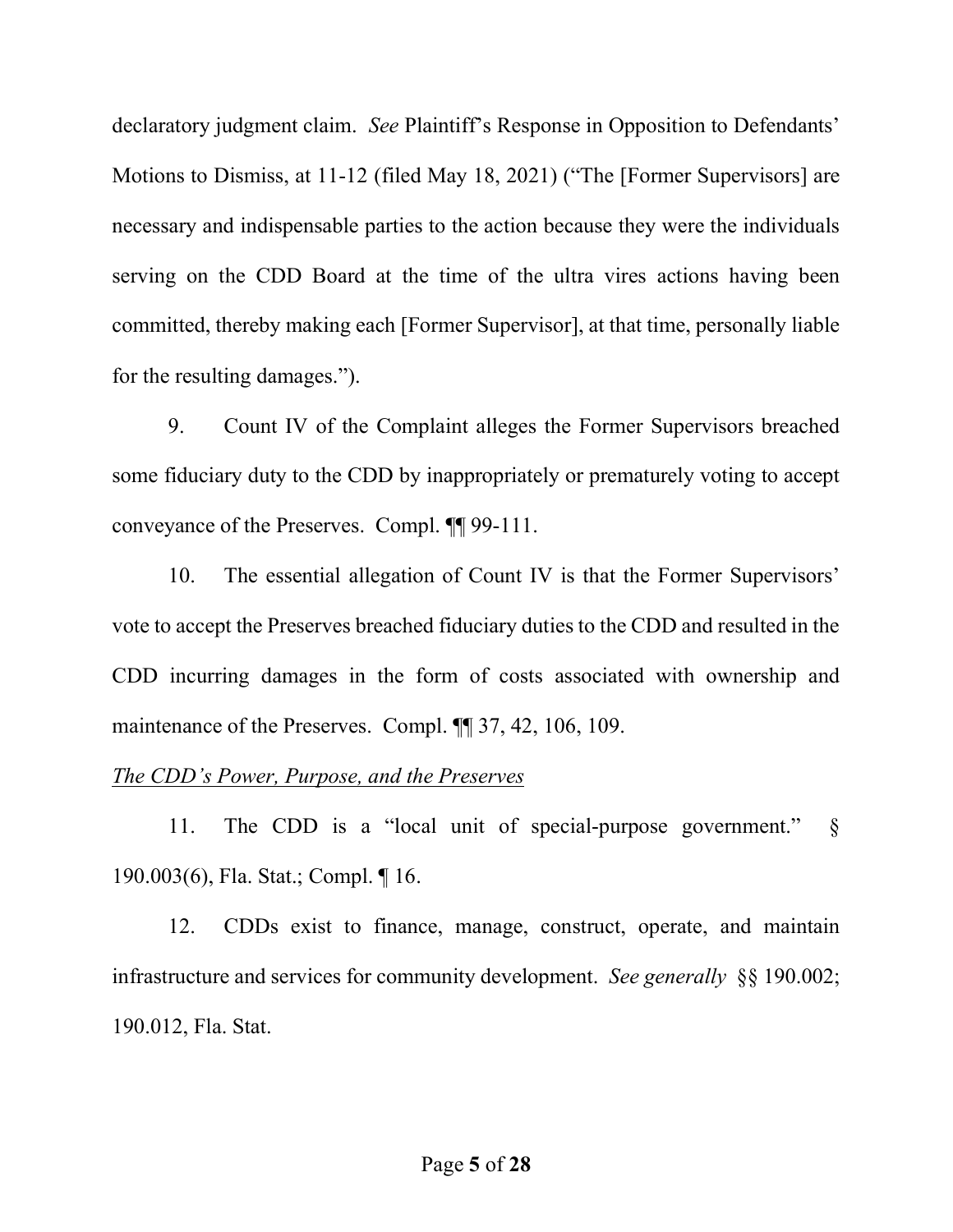13. The CDD's "Board of Supervisors" is its governing board and is authorized to exercise the powers granted the CDD under Chapter 190, Florida Statutes. §§190.003(4); 190.006(1), Fla. Stat.

14. Relative to the Preserves, Chapter 190 includes, among other things, the power and authority to:

- a. "acquire, by purchase, gift, devise, or otherwise, and to dispose of, real and personal property, or any estate therein;" § 190.011(1), Fla. Stat.
- b. finance, fund, acquire, own, operate, and maintain conservation areas, mitigation areas, wildlife habitat, and water management and control facilities.  $\S$  190.012(1)(a), (f), Fla. Stat.

15. In 2013, the CDD filed a bond validation suit in Collier County Circuit Court. Flow Way Community Development District v. The State of Florida, et al., Collier County Case No. 13-CA-2657 (Fla. 13th Cir. Ct., Oct. 30, 2013) (Final Judgment).

16. The Final Judgment in that case (attached here to as Exhibit 5) validated the CDD's adopted "Capital Improvement Plan," holding:

> The District was established for the purpose of financing and managing the acquisition, construction, installation, maintenance, and operation of community development facilities, services, and improvements within and without the boundaries of the District, to consist of, among other things, the design, acquisition and construction of certain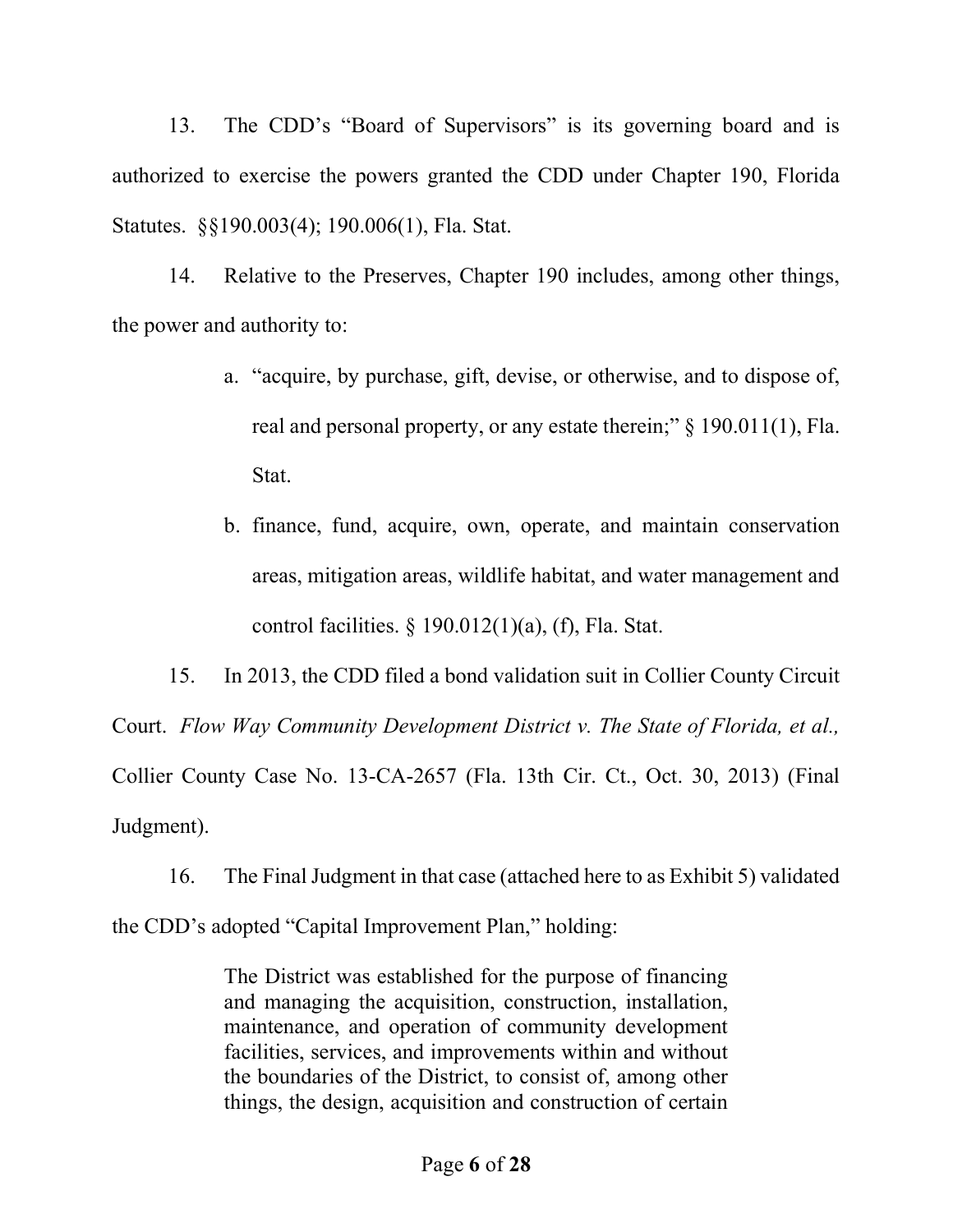roadways, water management control, sewer and wastewater management, landscape/hardscape, irrigation, water supply and recreational facilities, and other improvements permitted by the Act (the "Capital Improvement Program"), all as more specifically described in the Flow Way Community Development District Master Engineer's Report of the District Engineer attached as Exhibit C to the Complaint and made a part thereof, which Capital Improvement Program was approved by the District Board in the Bond Resolution hereinafter referred to.

\* \* \*

[T]he District has power to plan, finance, acquire, construct, reconstruct, equip and install, in one or more stages, the Capital Improvement Program.

Ex. 5 at 3, 11.

17. As identified by the Final Judgment, the details of the CDD's Capital Improvement Plan are specifically described in its adopted Master Engineer's Report (attached here to as Exhibit 6). As validated by the Final Judgment, the Master Engineer's Report expressly contemplated the CDD owning, operating, and maintaining the Preserves, comprising wetlands and conservation/preservation areas within and without the boundaries of the CDD including as part of an integrated water management system. See generally, Ex. 6.

18. The validated Master Engineer's Report states in pertinent part that:

. . . In addition to the development, the District intended, pursuant to Section 190.012(1)(f), Florida Statute, to exercise all powers with regard to the mitigation lands as outlined in the County Ordinance. The "Wetland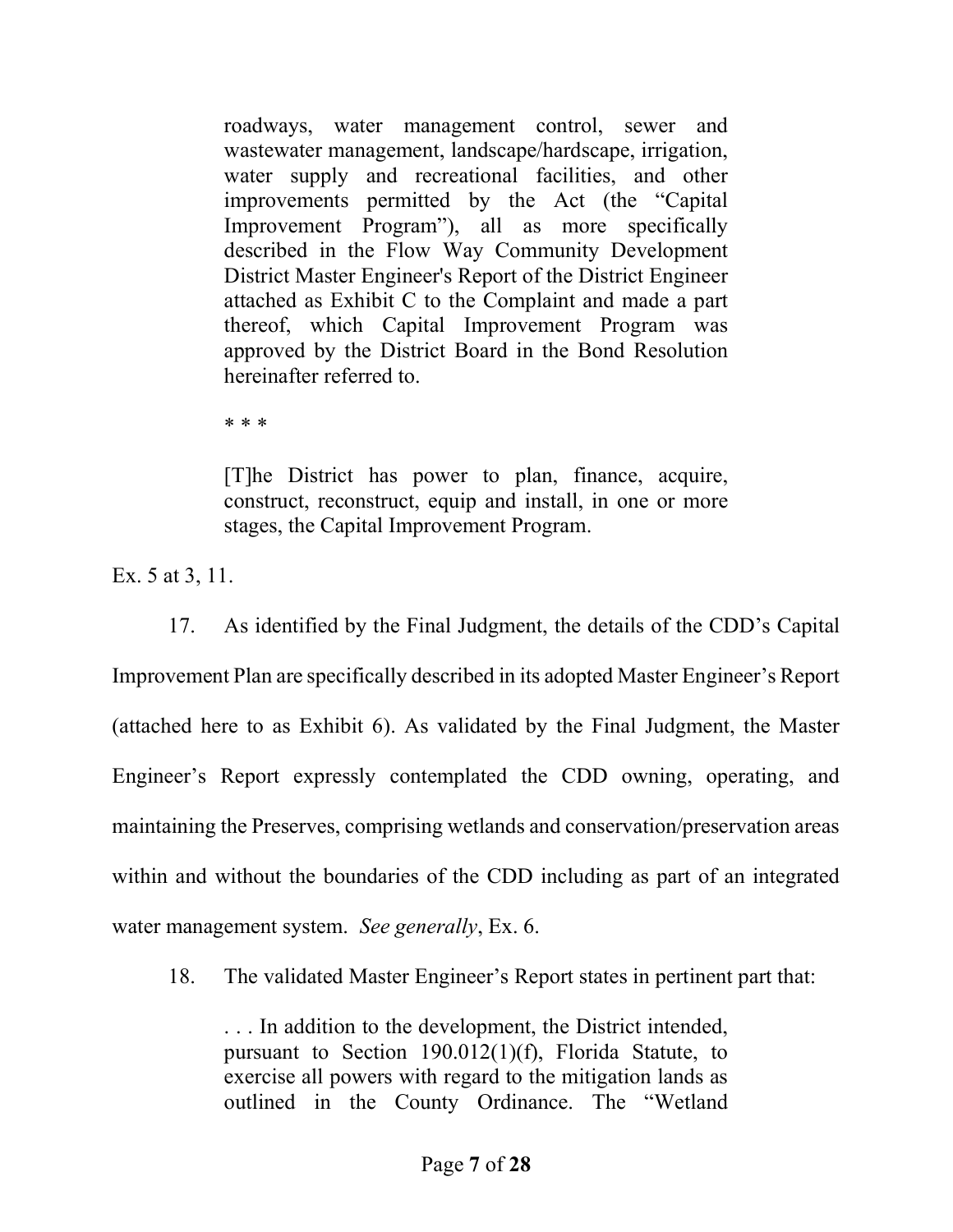Preserve" and "Upland Preserve" areas, which are outside of the District boundary, are depicted in the EXHIBIT 8 of the County Ordinance. A copy of which is provided in the Appendix as EXHIBIT 5.

The District also intended, pursuant to Section 190.012(1)(a), Florida Statute, to exercise all powers on the water management improvements depicted as "Flow-Way Conveyance" (also shown on EXHIBIT 5). . . . These water conveyance improvements provide the necessary legal positive outfall to drain the lands of the District. These conveyances were also a condition for the issuance of the South Florida Water Management District's Environmental Resource Permit 11-02031-P (Application No. 000518-10, 060524-2, and 120425-8).

\* \* \*

## 3.4 SURFACE WATER MANAGEMENT

. . . The surface water management system is designed and constructed in accordance with County and South Florida Water Management District Standards for flood protection, stormwater quality treatment and attenuation. Approximately 215 acres of wetlands and conservation/preservation areas within the District boundary, approximately 969 acres of wetlands and conservation/preservation areas outside the District Boundary and the Flow Way Conveyance are incorporated as an integrated part of the stormwater management system. The Master Surface Water Management is shown in EXHIBIT 9. The surface water management system will be owned, operated and maintained by the District.

Ex. 6 at 5, 11.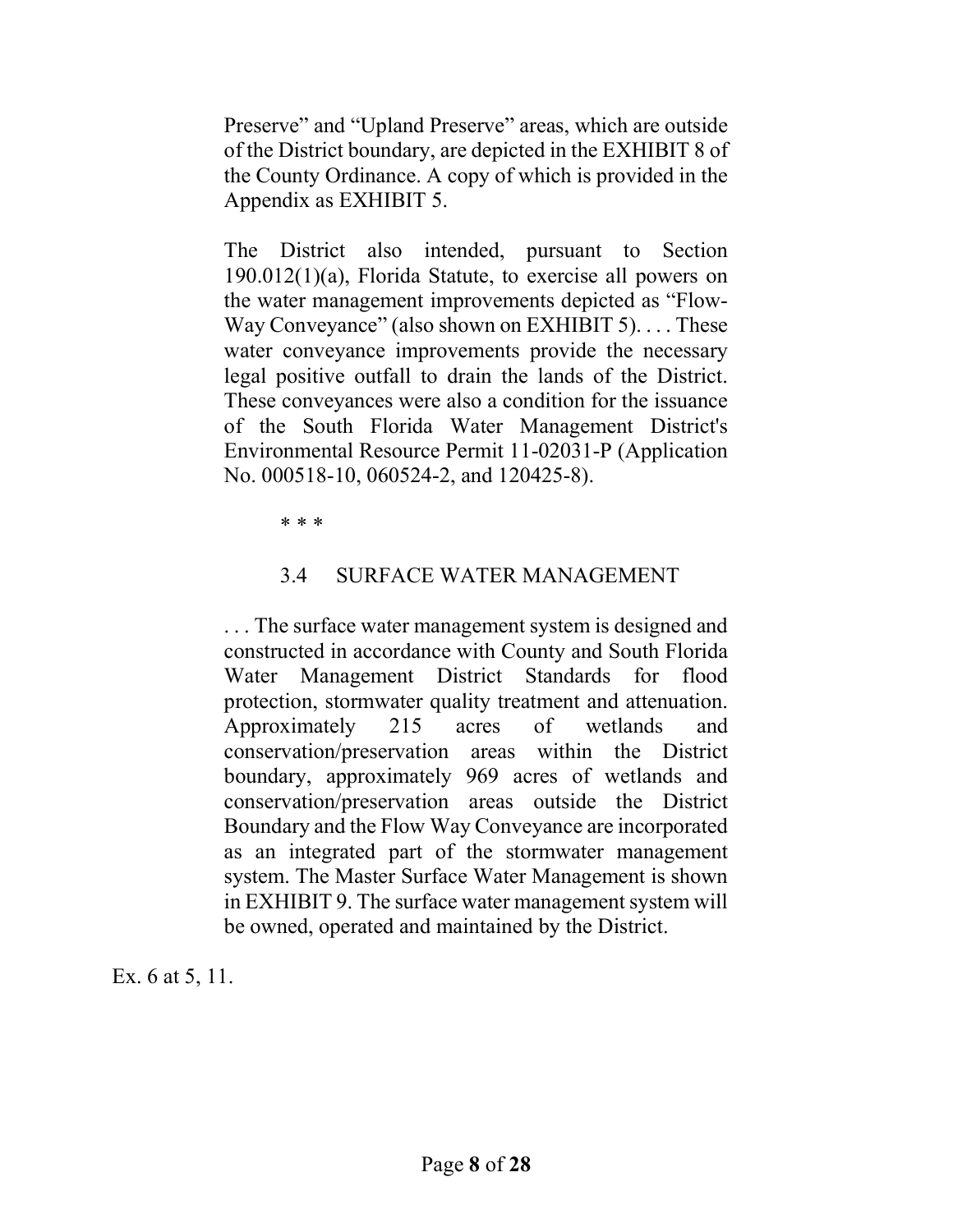### The Former Supervisors' Action to Accept Conveyance of the Preserves

19. The Former Supervisors approved conveyance of the Preserves that are the subject of this litigation by a vote to adopt Resolution 2018-14 (the "Resolution") at a regular meeting of the Board of Supervisors held on September 18, 2018.<sup>1</sup> Ex. 1 ¶ 5; Ex. 2 ¶ 5; Ex. 3 ¶ 5; Ex. 4 ¶ 5.

20. The Former Supervisors did not prepare the Resolution or its exhibits. Ex. 1 ¶ 6; Ex. 2 ¶ 6; Ex. 3 ¶ 6; Ex. 4 ¶ 6.

21. The Former Supervisors did not direct the CDD's staff to prepare the Resolution or its exhibits. Ex.  $1 \nvert 7$ ; Ex.  $2 \nvert 7$ ; Ex.  $3 \nvert 7$ ; Ex.  $4 \nvert 7$ .

22. To the best of the Former Supervisors' knowledge and belief, the Resolution and its exhibits were prepared by the professional staff that served the CDD and Board at that time, including Mr. Jim Ward, the CDD's manager; Mr. Greg Urbancic, the CDD's legal counsel; and Mr. Jeremy Fireline, the CDD's Engineer. Ex. 1 ¶ 8; Ex. 2 ¶ 8; Ex. 3 ¶ 8; Ex. 4 ¶ 8.

23. The Resolution's purpose was to evidence the CDD's agreement to accept conveyance of certain property from Taylor Morrison Esplanade Naples, LLC, which property was identified in the Resolution as "Preserve Tracts" comprising approximately 1,024.82 acres. Ex.  $1 \nvert \nvert 9$ ; Ex.  $2 \nvert \nvert 9$ ; Ex.  $3 \nvert \nvert 9$ ; Ex.  $4 \nvert \nvert 9$ .

<sup>1</sup> Former Supervisor Stephen Reiter was not present for this meeting and did not participate in the Board of Supervisor's vote.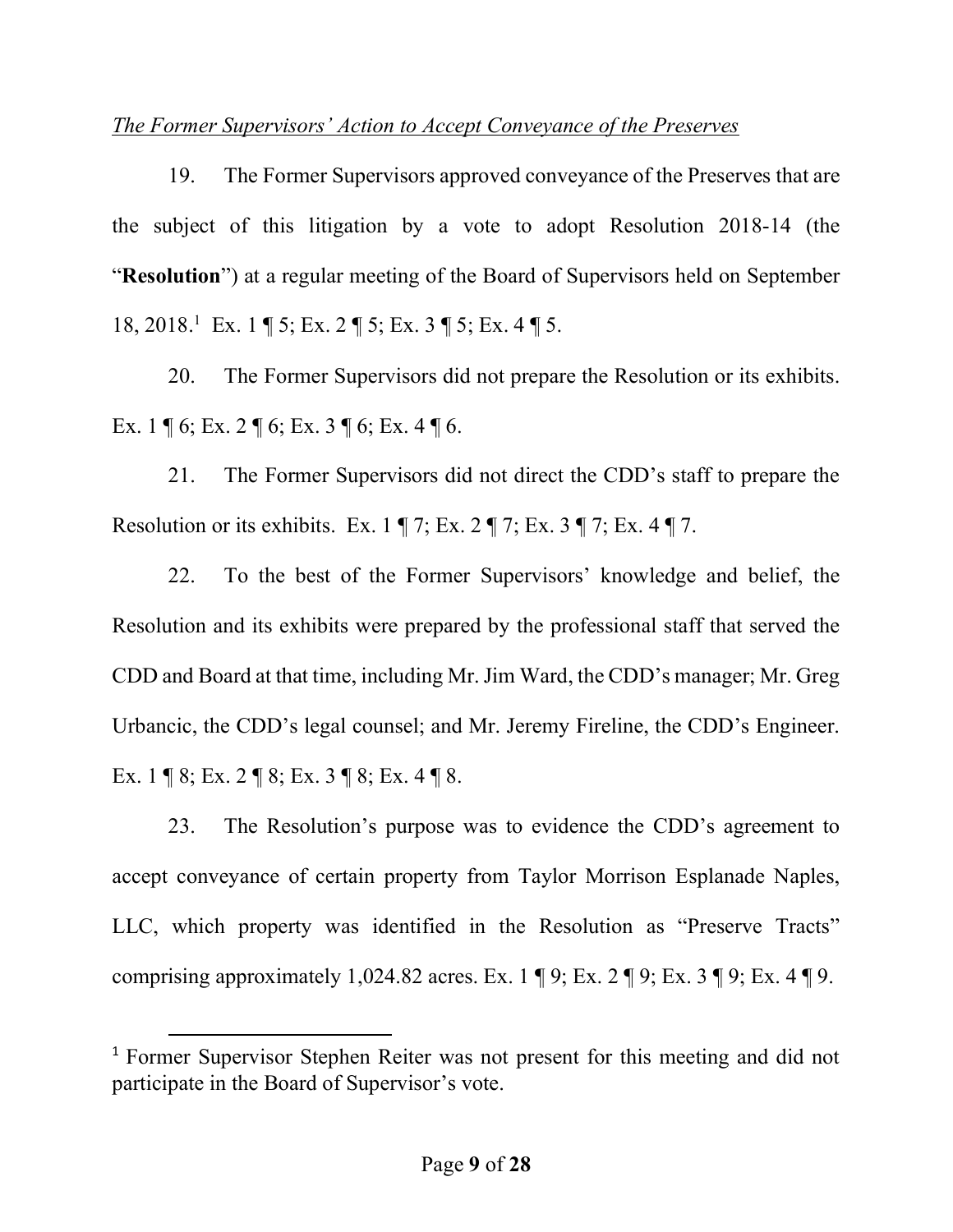24. The Former Supervisors voted to approve the Resolution based on the CDD's basic purposes and powers and in reliance on the CDD's professional staff, including:

- a. That (as reflected in the Resolution) the CDD exists for the essential purpose of constructing, installing, operating, financing, and/or maintaining systems, services, and facilities for community development to the benefit of the development known as Esplanade Golf and Country Club of Naples;
- b. That (as reflected in the Resolution) the CDD has the specific power as part of its essential purpose to acquire real property and to construct, install, operate, finance, and/or maintain on- and off-site systems, facilities, and infrastructure for stormwater/floodplain management, conservation, mitigation, and wildlife habitat; and
- c. The CDD engineer's certification that is attached as an exhibit to the Resolution (the "Engineer's Certification"), which:
	- i. certified that all approvals and permits for ownership, operation, and maintenance of the Preserve Tracts had been obtained, or could reasonably be expected to be obtained;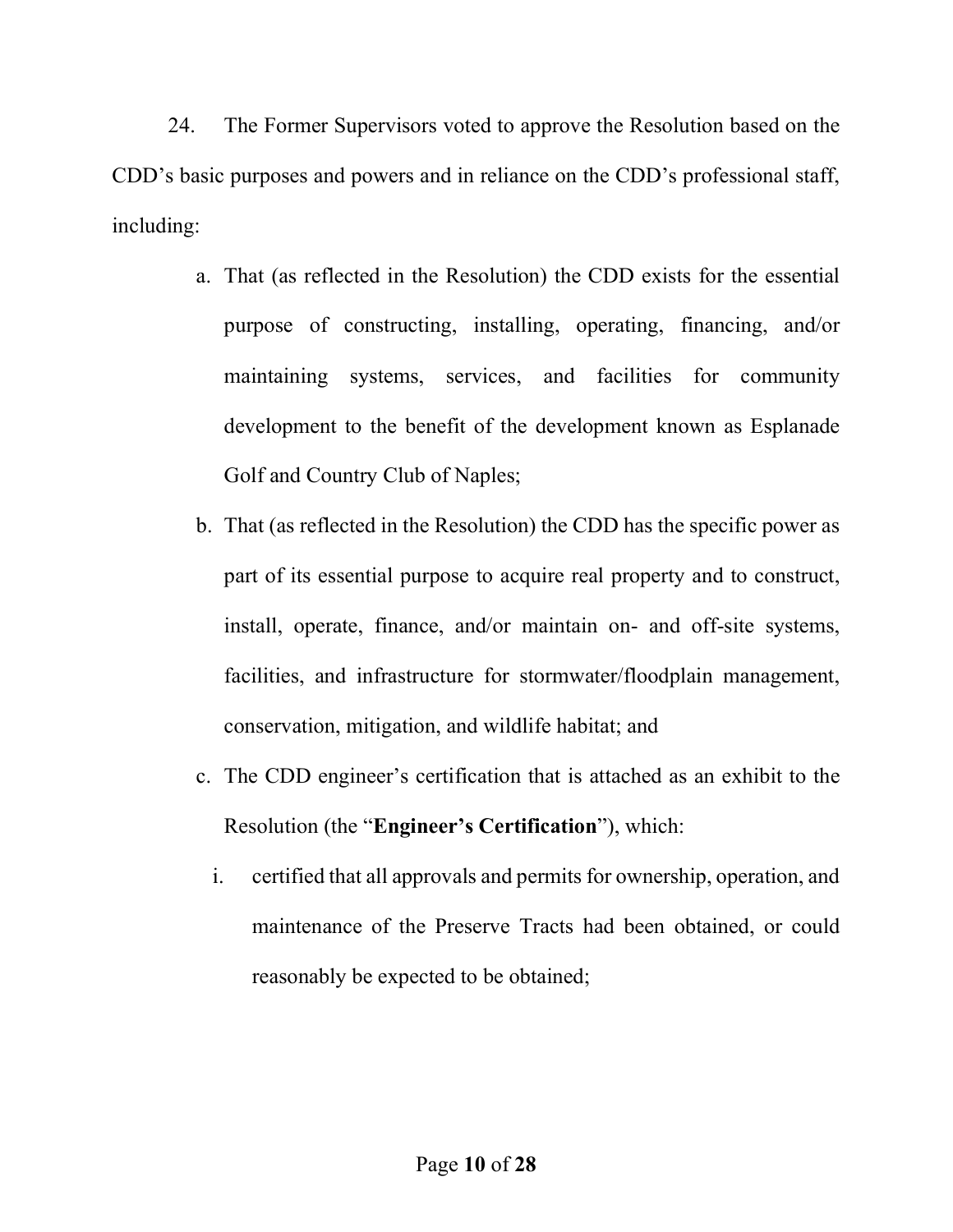- ii. certified that the Preserve Tracts being conveyed were part of the CDD's planned projects as reflected in the CDD's adopted Master Engineer's Report dated August 2013 ("Engineer's Report"); and
- iii. certified that as part of the CDD's planned projects, the Preserve Tracts specifically benefited the property within the CDD's boundaries and/or were reasonably and logically related to the purposes of the CDD and specifically benefited property within the boundaries of the CDD as described in the Engineer's Report. Ex. 1 ¶ 10; Ex. 2 ¶ 10; Ex. 3 ¶ 10; Ex. 4 ¶ 10.

25. While the Former Supervisors were employees of Taylor Morrisonaffiliated entities at the time of their vote, they were not coerced or enticed in any way by such relationship in their vote to approve the Resolution. Ex. 1 | 11; Ex. 2  $\P$  11; Ex. 3  $\P$  11; Ex. 4  $\P$  11.

26. Rather, their votes relied on the Resolution and its exhibits as prepared by the CDD's staff and upon their understanding and belief that it was appropriate for the CDD to own and maintain the Preserves as part of the CDD's basic reasons for existence: to finance, construct, own, operate, and/or maintain the improvements, facilities, and services required for development of the property within the CDD. Ex. 1 ¶ 12; Ex. 2 ¶ 12; Ex. 3 ¶ 12; Ex. 4 ¶ 12.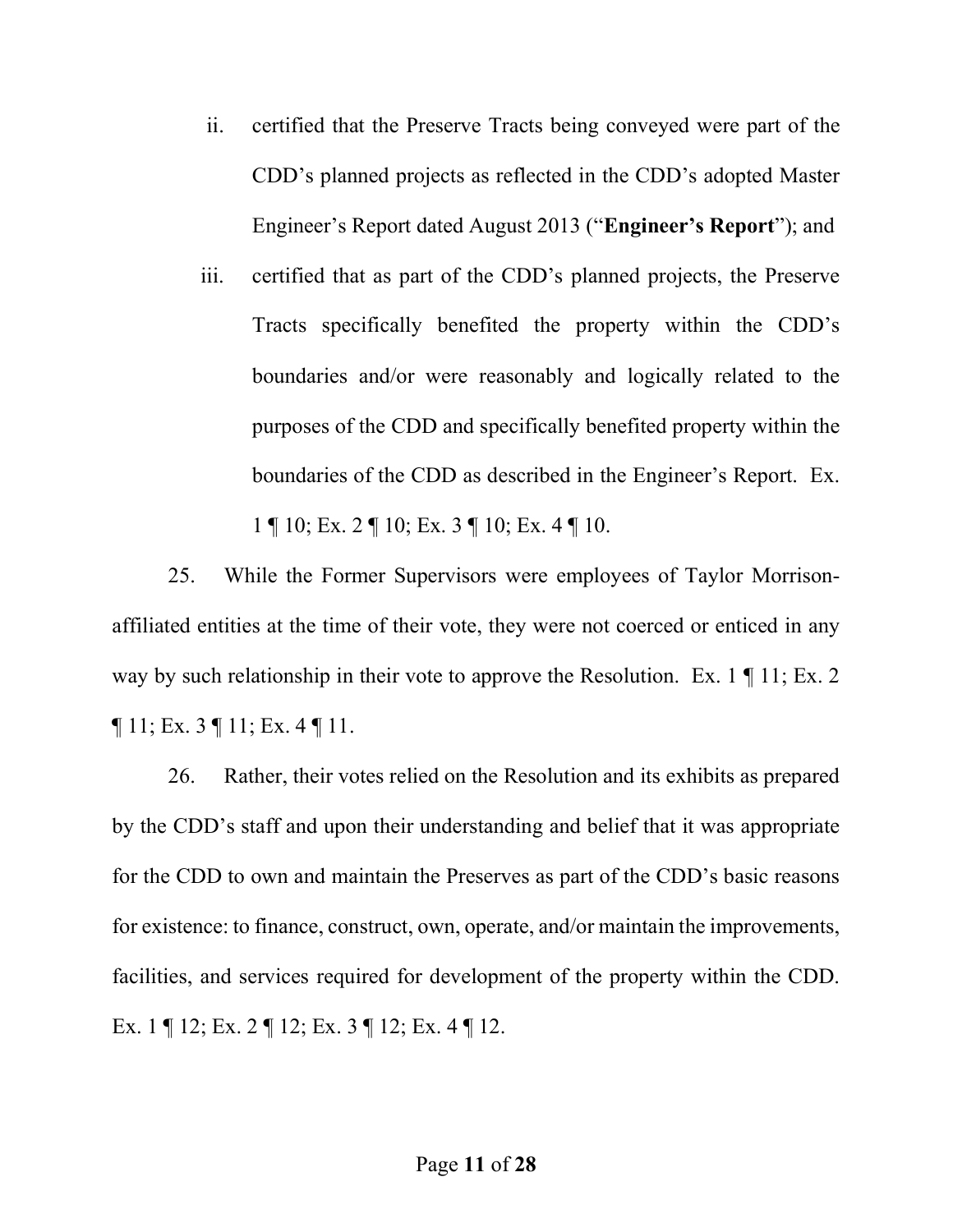27. It was the Former Supervisors' practice to rely on the CDD's professional staff to provide advice and counsel on matters before the Board of Supervisors, and none of the Former Supervisors recall any objections or warnings from the CDD staff regarding the CDD accepting the donation of the Preserves. Ex. 1 ¶ 13; Ex. 2 ¶ 13; Ex. 3 ¶ 13; Ex. 4 ¶ 13. Nor do the minutes from the Board of Supervisor's September 18, 2018 meeting indicate any objections or warnings from the CDD's staff. See, e.g., Ex. 1, Attach. B.

28. None of the Former Supervisors voted to approve the Resolution in bad faith or with any malicious purpose. Ex.  $1 \parallel 14$ ; Ex.  $2 \parallel 14$ ; Ex.  $3 \parallel 14$ ; Ex.  $4 \parallel 14$ .

### SUMMARY JUDGMENT LEGAL STANDARD

The Court shall grant summary judgment if the movant shows that there is no genuine dispute as to any material fact and the movant is entitled to judgment as a matter of law. Fla. R. Civ. P. 1.510. [T]he "issue" must be one of *material* fact. Issues of nonmaterial facts are irrelevant to the summary judgment determination… A material fact, for summary judgment purposes, is a fact that is essential to the resolution of the legal questions raised in the case." *Continental Concrete, Inc. v.* Lakes at La Paz III ltd. Partnership, 758 So. 2d 1214, 1217 (Fla. 4th DCA 2000). The Supreme Court stated in its 2021 amendment to Rule 1.510 that the test for material facts in dispute is "whether the evidence presents a sufficient disagreement to require submission to a jury." In re Amendments to Florida Rule of Civil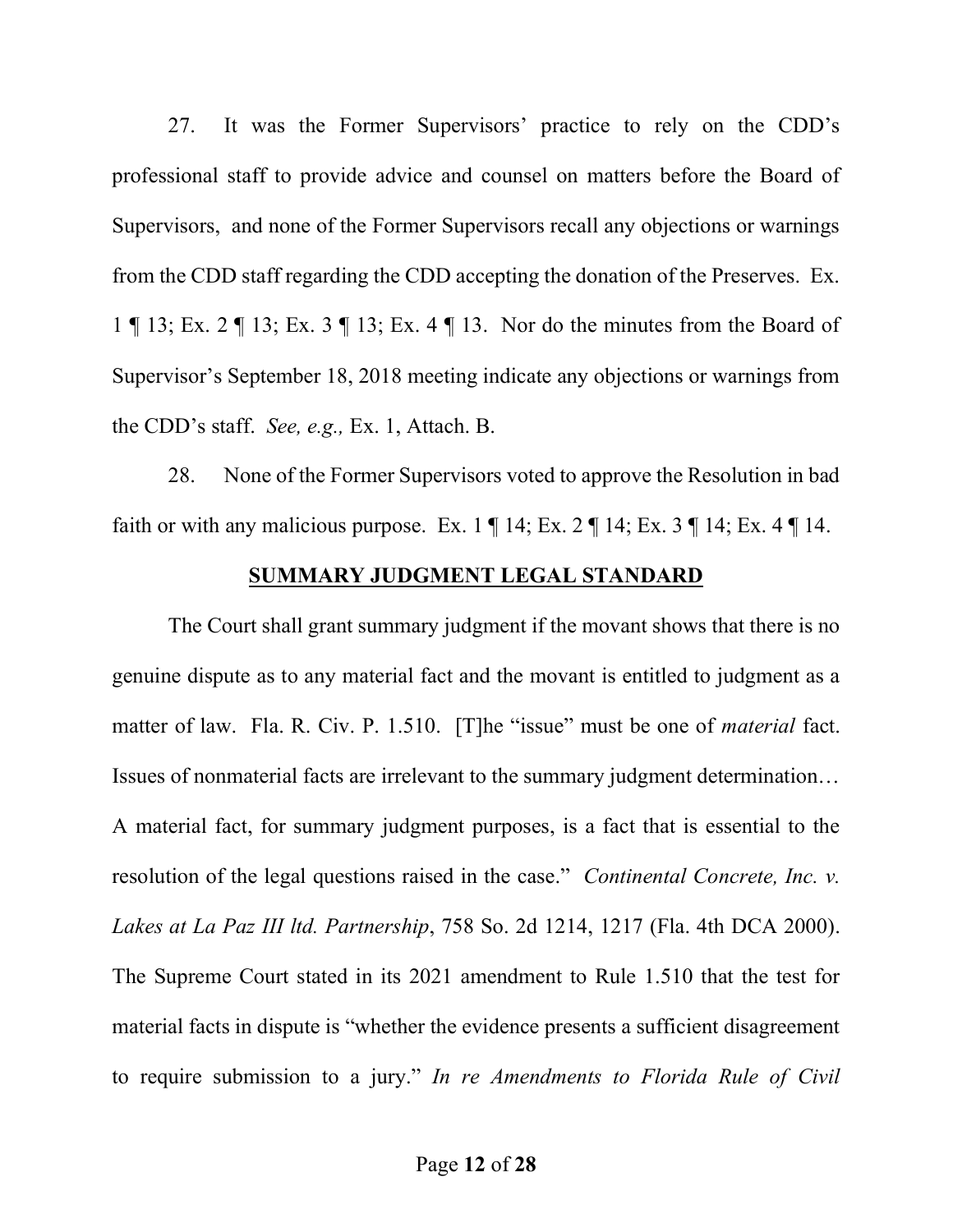Procedure 1.510, 317 So. 3d 72, 75 (Fla. 2021). The standard of summary judgment does not require the Former Supervisors to disprove the CDD's case but rather they must either (1) provide evidence contrary to the CDD's claims or (2) demonstrate that CDD lacks the necessary evidence to prove its case. Id. Finally, the existence of a genuine factual dispute is whether a jury could return a verdict for the nonmoving party. *Id.* The purpose of the summary judgment standard is aimed at the just, speedy and inexpensive determination of every action. Id.

#### ARGUMENT FOR ENTITLMENT TO SUMMARY JUDGMENT

Sovereign immunity entitles the Former Supervisors to summary judgment and dismissal of the CDD's claims. Sovereign immunity from private civil suits for damages is the rule, not the exemption. Pan–Am Tobacco Corp. v. Dep't of Corrs., 471 So.2d 4, 5 (Fla.1984). This includes the CDD as an independent special district authorized by the State of Florida. See, e.g., Canaveral Port Auth. v. Dep't of Revenue, 690 So. 2d 1226, 1233 (Fla. 1996) (Overton, J., dissenting) ("special districts are entitled to sovereign immunity under the provisions of section 768.28, Florida Statutes"); Op. Att'y Gen. Fla. 2000-52 (2000) (opining that special districts created pursuant to law or ordinance fall within the statutory definition of "state agencies or subdivisions" subject to section 768.28, Florida Statutes). Only the legislature can waive sovereign immunity. 28 Fla. Jur. 2d Government Tort Liability § 6. An "agency or other entity within the protective mantle of sovereign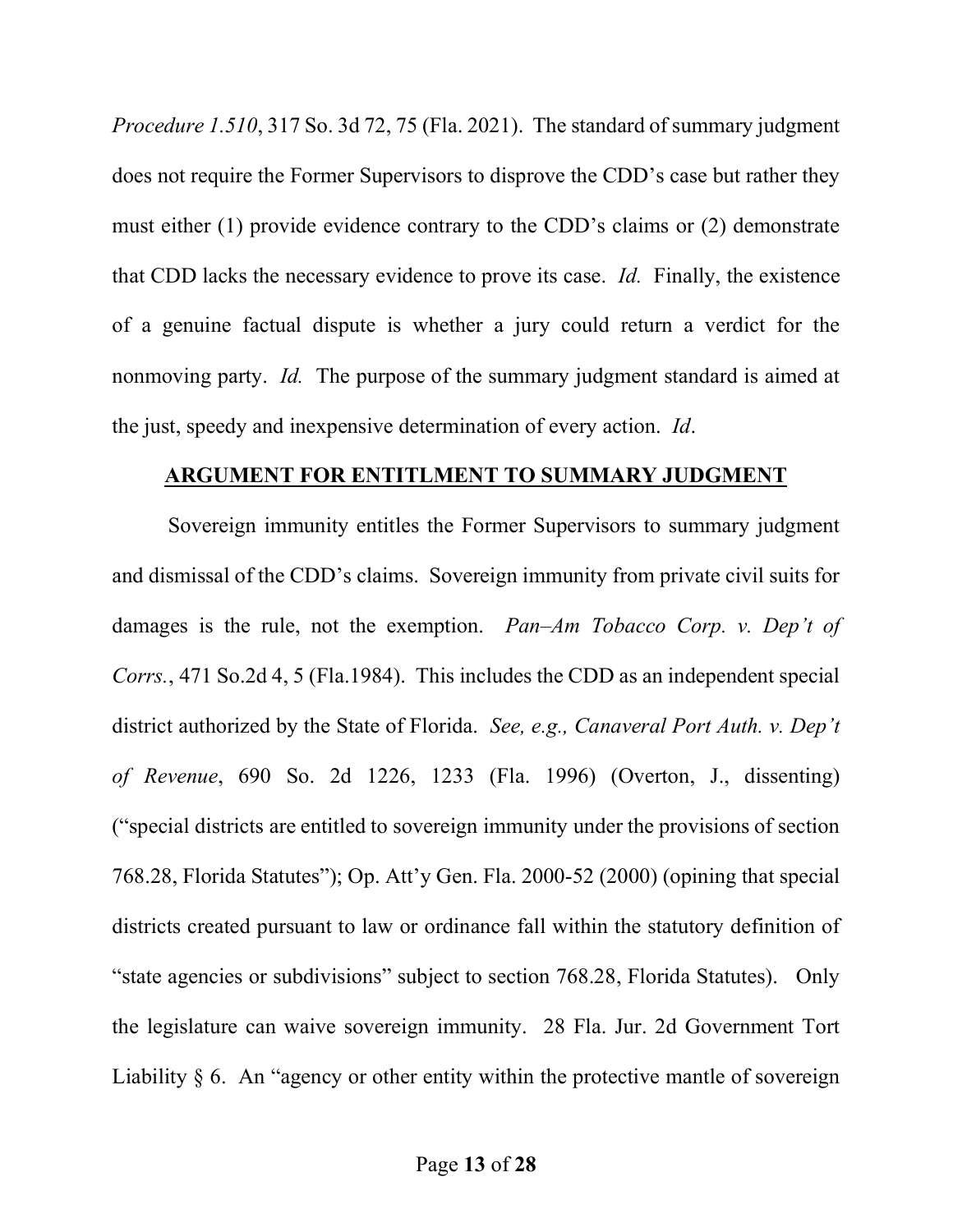immunity is powerless to personally waive that immunity in a particular case if the legislature has not otherwise acted." *Id.* Where relief is precluded by the defense of sovereign immunity, the court lacks subject-matter jurisdiction to grant the relief sought. 28 Fla. Jur. 2d Government Tort Liability § 77.

The CDD's Complaint includes two counts against the Former Supervisors framed in declaratory judgment (Count II) and breach of fiduciary duty (Count IV). The relief sought against the Former Supervisors in both counts is an award for damages for costs incurred by the CDD because of the Former Supervisors' allegedly inappropriate or premature vote as members of the CDD's governing body to accept conveyance of the Preserves.<sup>2</sup> Doctrines of sovereign immunity preclude

<sup>2</sup> While framed as a claim for declaratory judgment, the Former Supervisors only possible interest as parties to Count II would stem from the CDD's claim for money damages from the individual Former Supervisors as supplemental relief. The individually named Former Supervisors are not parties whose interests will otherwise be affected by any declaration of rights sought by the CDD in Count II and are not potential future claimants whose presence is necessary to adjudicate any rights, powers, or privileges alleged by the CDD to be in dispute in Count II. § 86.091, Fla. Stat. (the proper parties to a declaratory judgment action are those persons "who have or claim any interest which would be affected by the declaration."); Retail Liquor Dealers Asso. v. Dade Cty., 100 So. 2d 76, 77 (Fla. 3d DCA 1958) ("It is essential that the party defendant in a declaratory action be the party or parties whose interest will be affected by the decree.").

The essential decree sought in Count II is that transfer of the Preserves to the CDD was improper under certain permits. Compl. ¶¶ 73-80. However, the Former Supervisors have no interests over which the Court would need to exercise its jurisdiction in order render a declaratory judgment as to the existence, or nonexistence, of "any immunity, power, privilege, or right" as regards the transfer of the Preserves. § 86.011(1), Fla. Stat. Thus, the absence of the Former Supervisors as parties to Count II would not expose the CDD to the threat of future litigation by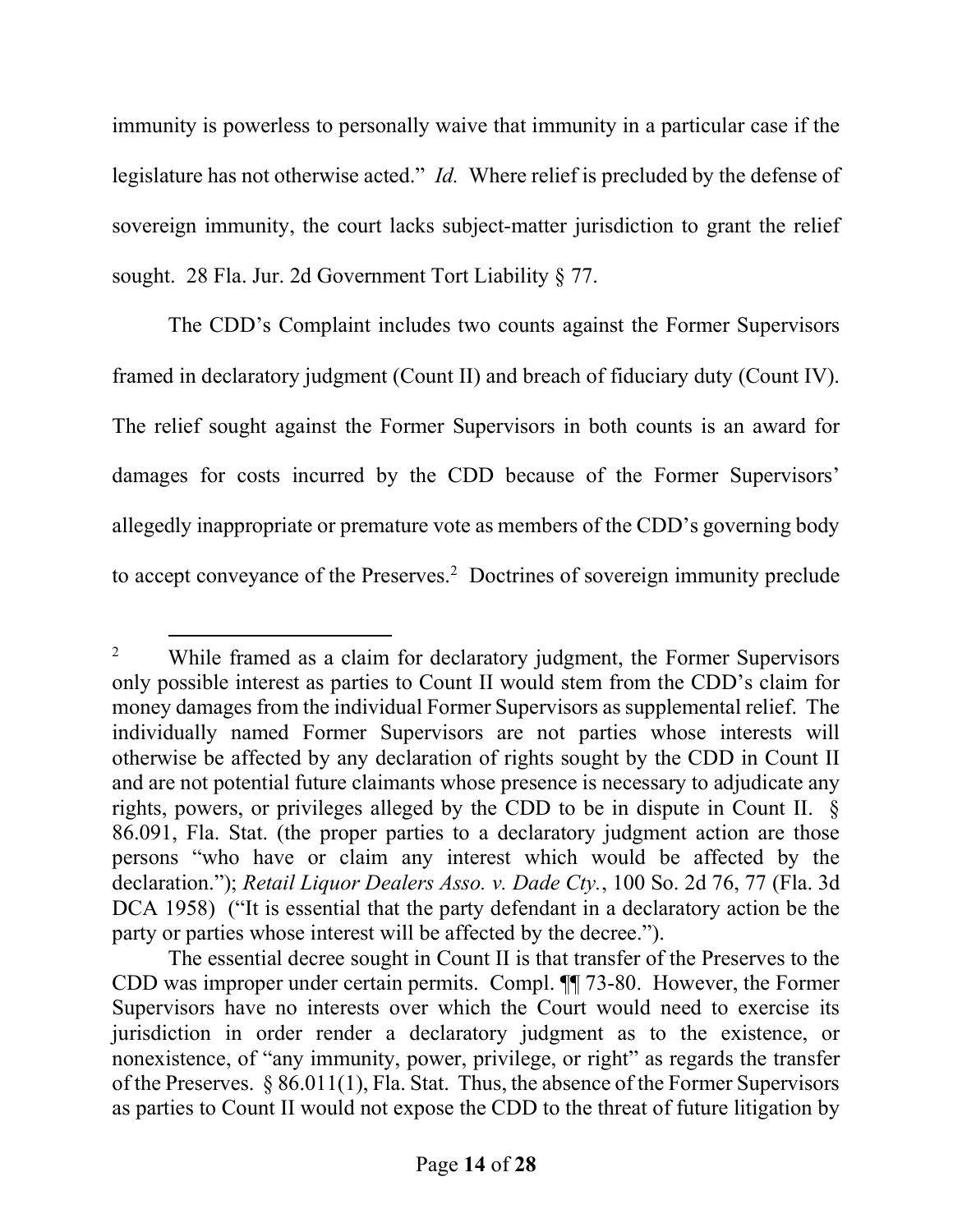the relief the CDD seeks against the Former Supervisors for three separate reasons, any one of which would independently warrant summary judgment for the Former Supervisors: 1) the Former Supervisors' decision to accept the Preserves falls within the scope of discretionary or judgmental governmental functions that are excluded from civil suits for money damages regardless of any waiver of sovereign immunity; 2) even if the Former Supervisors' actions fell within the scope of governmental actions potentially subject to waiver, the CDD cannot seek to hold the Former Supervisors individually liable or even name them as defendants because the CDD has no basis to allege the Former Supervisors "acted in bad faith or with malicious purpose or in a manner exhibiting wanton and willful disregard of human rights,

the Former Supervisors on this matter. See, e.g., Citizens Prop. Ins. Corp. v. Ifergane, 114 So. 3d 190, 196 (Fla. 3d DCA 2012) (finding dismissal of party in declaratory relief action property where party's absence posed no threat of future litigation by a potential claimant).

Further, jurisdiction over the Former Supervisors is not necessary to grant any possible valid relief sought by the CDD. Thus, the presence of the Former Supervisors is entirely unnecessary to grant the CDD's request that the deeds conveying the Preserves be vacated or set aside. Compl., at 14, ¶ b. The CDD does not allege, nor could it allege, that the Former Supervisors were parties to such deeds or have any authority in their individual capacities over the parties thereto.

Thus, the CDD's only basis for suggesting the Former Supervisors are proper parties to Count II is its assertion that they would be personally liable for damages to the CDD if declaratory judgment is rendered in the CDD's favor. See Plaintiff's Response in Opposition to Defendants' Motions to Dismiss, at 11-12 (filed May 18, 2021) (arguing the Former Supervisors are necessary and indispensable parties to Count II because they should be "personally liable for the resulting damages."). However, for each of the three independent reasons presented herein, there are no grounds to seek damages against the individual Former Supervisors.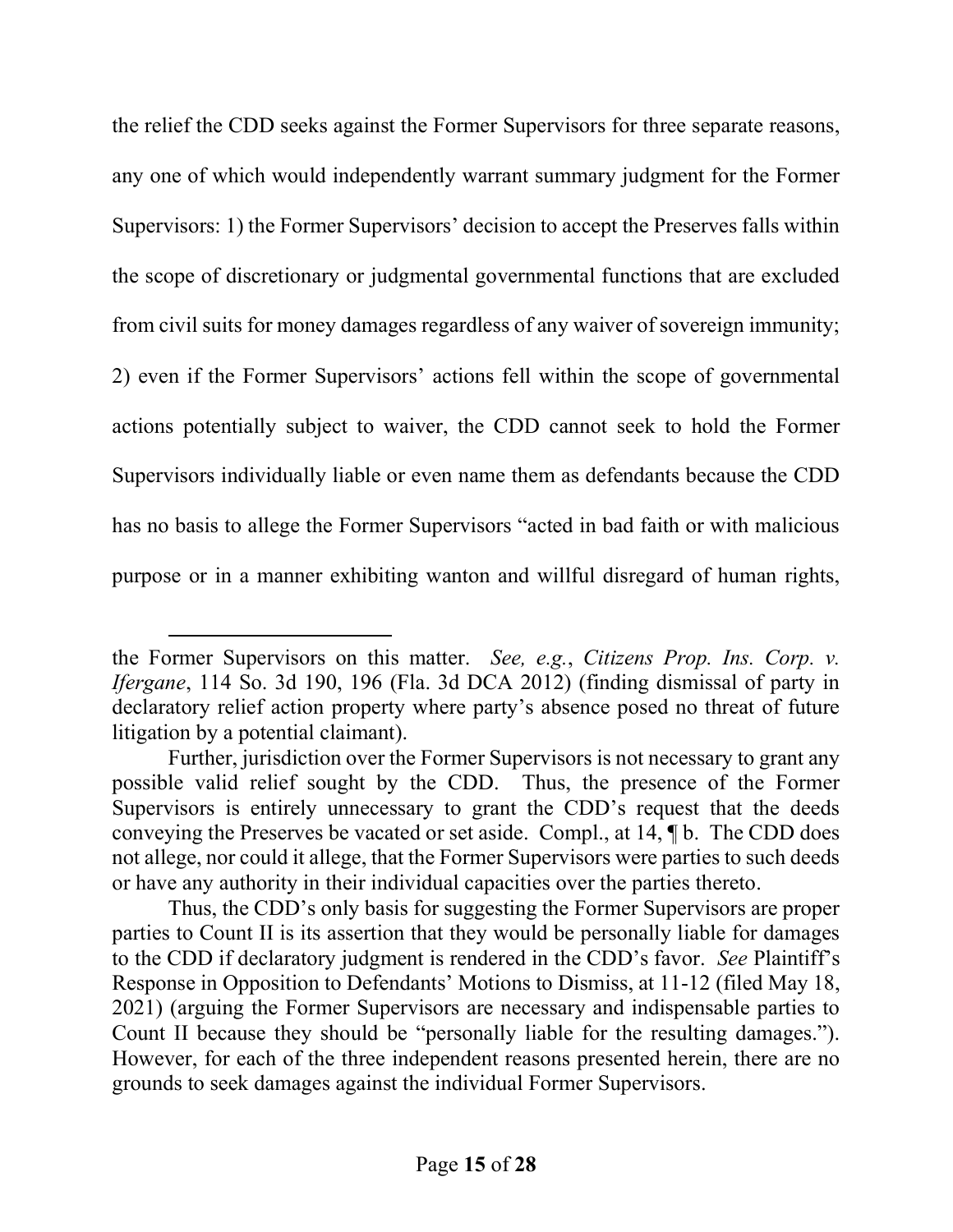safety, or property," as required by section 768.28(9), Florida Statutes; and 3) independent of the forgoing faults, the CDD's claims would be precluded in any event because the damages sought by the CDD constitute economic damages that are outside the limited waiver of immunity in section 768.28(1), Florida Statutes.

### I. The Former Supervisors' Decision to Accept the Preserves Constitutes the Discretionary or Judgmental Exercise of Governmental Authority for Which There Can be no Liability in a Private Civil Suit for Damages

The Former Supervisors' vote to exercise the CDD's basic powers and authority and accept conveyance of the Preserves constitutes basic judgmental or discretionary government activity that cannot form the basis for the CDD's claims for monetary damages against the Former Supervisors. Certain basic, discretionary or judgmental governmental actions have always been precluded from private civil suits for damages based on the constitutional separation of powers. *Trianon Park* Condo. Ass'n v. City of Hialeah, 468 So. 2d 912, 917 (Fla. 1985) ("For there to be governmental tort liability, there must be either an underlying common law or statutory duty of care with respect to the alleged negligent conduct. For certain basic judgmental or discretionary governmental functions, there has never been an applicable duty of care."); Dalehite v. United States, 346 U.S. 15, 57, 73 S.Ct. 956, 979, 97 L.Ed. 1427 (1953) (Jackson, J., dissenting) ("Of course, it is not a tort for government to govern . . ."). "This is so because certain functions of coordinate branches of government may not be subjected to scrutiny by judge or jury as to the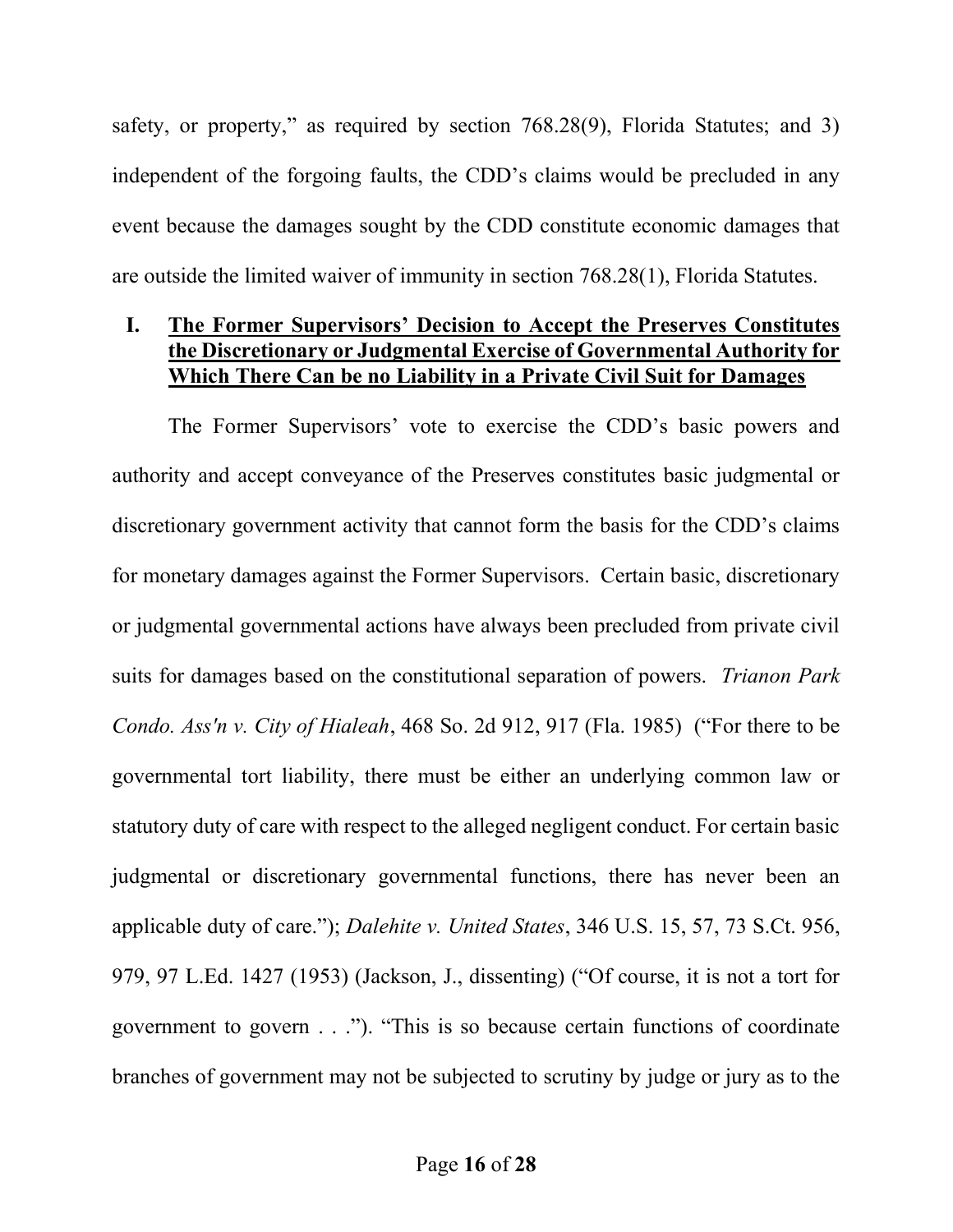wisdom of their performance." Commercial Carrier Corp. v. Indian River Cty., 371 So. 2d 1010, 1022 (Fla. 1979). "Judicial intervention through private tort suits into the realm of discretionary decisions relating to basic governmental functions would require the judicial branch to second guess the political and police power decisions of the other branches of government and would violate the separation of powers doctrine." Trianon Park, 468 So. 2d at 918.

 The essential distinction is between the "discretionary planning or judgment phase, and the operational phase of government." Commercial Carrier, 371 So. 2d at 1019. The former constitute non-tortious activities, while the latter are potentially tortious. Legislative governmental functions are firmly non-tortious. Trianon Park, 468 So. 2d at 918-19, 921 (finding legislative functions to be clearly non-tortious because there has never been a common law duty of care with respect to exercise of legislative functions and the statutory waiver of sovereign immunity in section 768.28, Florida Statutes, did not create a new duty of care). In circumstances where it is less clear whether governmental activities are in the planning and judgment phase or the operational phase, Florida courts have relied on the four-part test developed in Evangelical United Brethren Church v. State, 407 P.2d 440 (1965). See, e.g., Commercial Carrier, 371 So. 2d at 1019.

Here, there is no genuine dispute as to the material facts constituting the Former Supervisors' activities at the center of the CDD's claims: the Former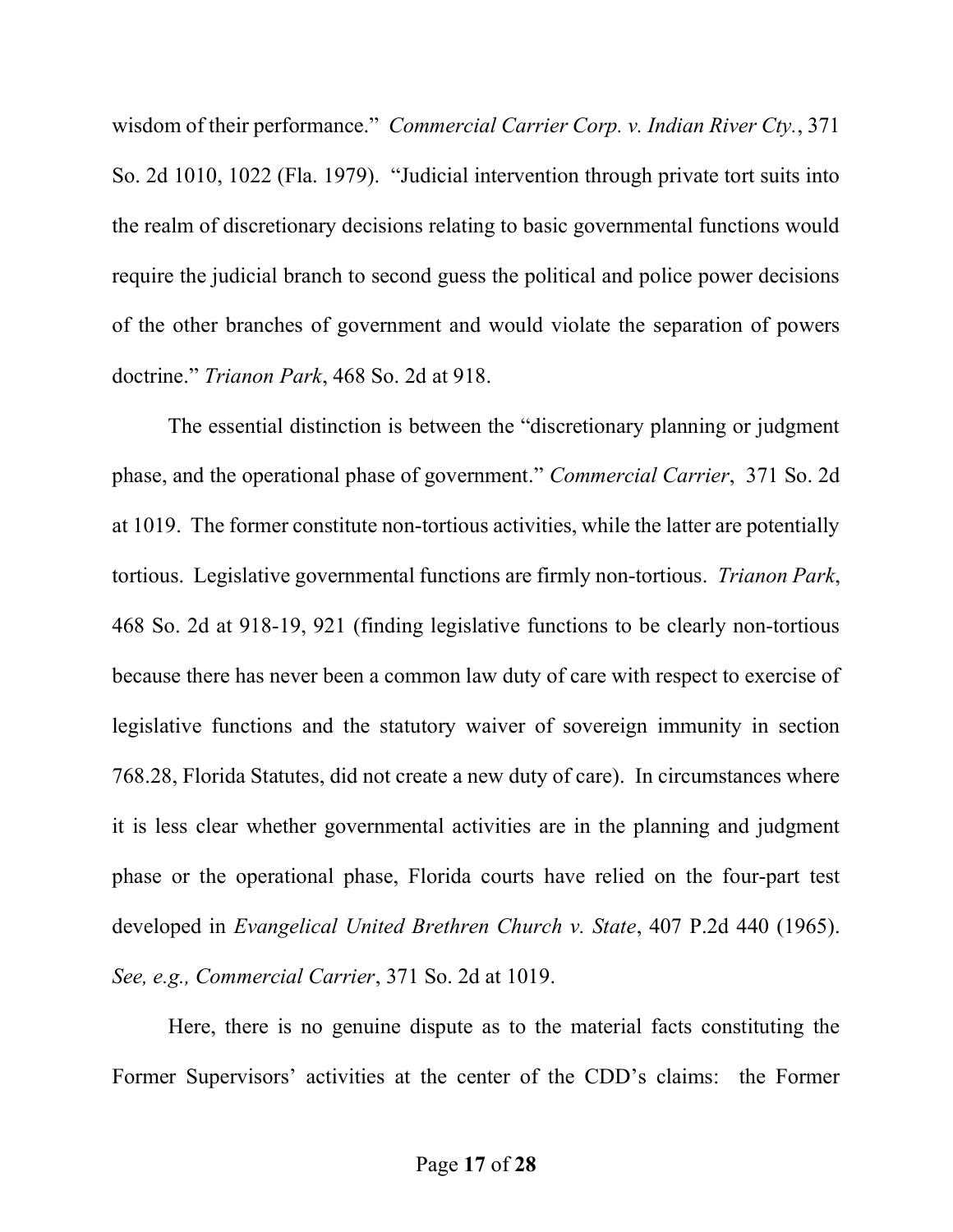Supervisors as members of the CDD's governing body voted to adopt a resolution accepting conveyance of the Preserves based on the legislative findings therein. This action constitutes the exercise of a legislative governmental function taken at the CDD's highest level and clearly falls within the discretionary planning or judgment phase and cannot be subject to a private civil suit for damages.

While not necessary, application of the four-part *Evangelical United* test confirms this conclusion:

(1) Does the challenged act, omission, or decision necessarily involve a basic governmental policy, program, or objective? Yes. The challenged act or decision in this case involves basic decisions regarding whether to undertake the management and finance of the Preserves as part of the CDD's Capital Improvement Program and in furtherance of the CDD's basic governmental purpose to manage and finance basic community development services.

(2) Is the questioned act, omission, or decision essential to the realization or accomplishment of that policy, program, or objective as opposed to one which would not change the course or direction of the policy, program, or objective? Yes. The challenged acts in this case consist of the decision to undertake ownership and management of the Preserves as contemplated by the CDD's Capital Improvement Program. There is no decision more essential to the objectives of the CDD in this case than whether or not to undertake the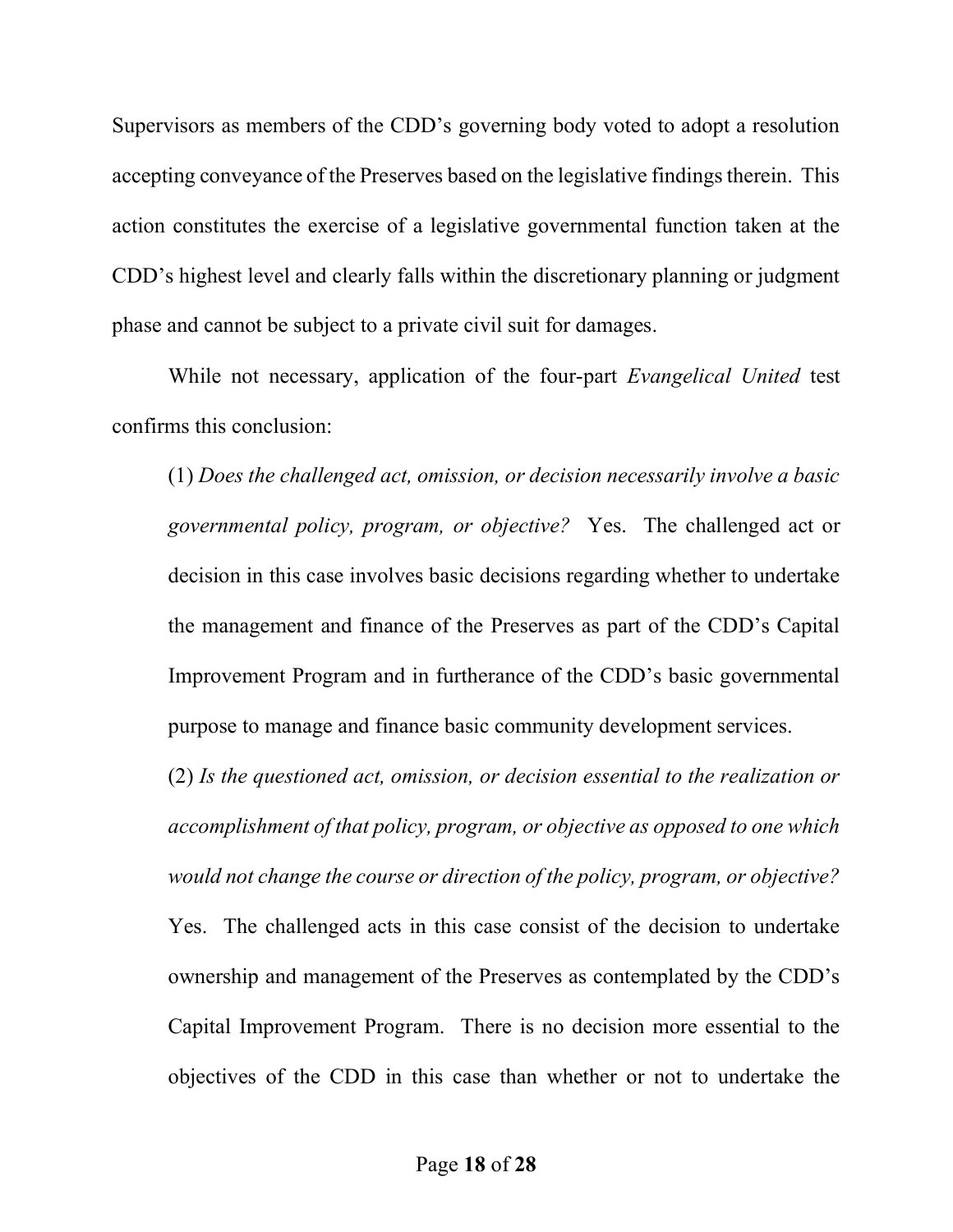management and finance of elements of the Capital Improvement Program including the Preserves, which were specifically identified in the CDD's Master Engineer's Report as part of the CDD's Capital Improvement Program and anticipated to be owned and maintained by the CDD.

(3) Does the act, omission, or decision require the exercise of basic policy evaluation, judgment, and expertise on the part of the governmental agency involved? Yes, for the same reasons noted already.

(4) Does the governmental agency involved possess the requisite constitutional, statutory, or lawful authority and duty to do or make the challenged act, omission, or decision? Yes. Pursuant to the powers and authorities granted by Chapter 190 and the CDD's bond validation Final Judgment, the CDD has the power and authority to acquire, own, operate, and maintain the Preserves.

See, e.g., Commercial Carrier, 371 So. 2d at 1019 (If the four-part Evangelical United test "can be clearly and unequivocally answered in the affirmative, then the challenged act, omission, or decision can, with a reasonable degree of assurance, be classified as a discretionary governmental process and non-tortious, regardless of its unwisdom.").

In sum, the Former Supervisor's vote at the heart of the CDD's Complaint constitutes a discretionary, non-tortious judgment that cannot sustain the CDD's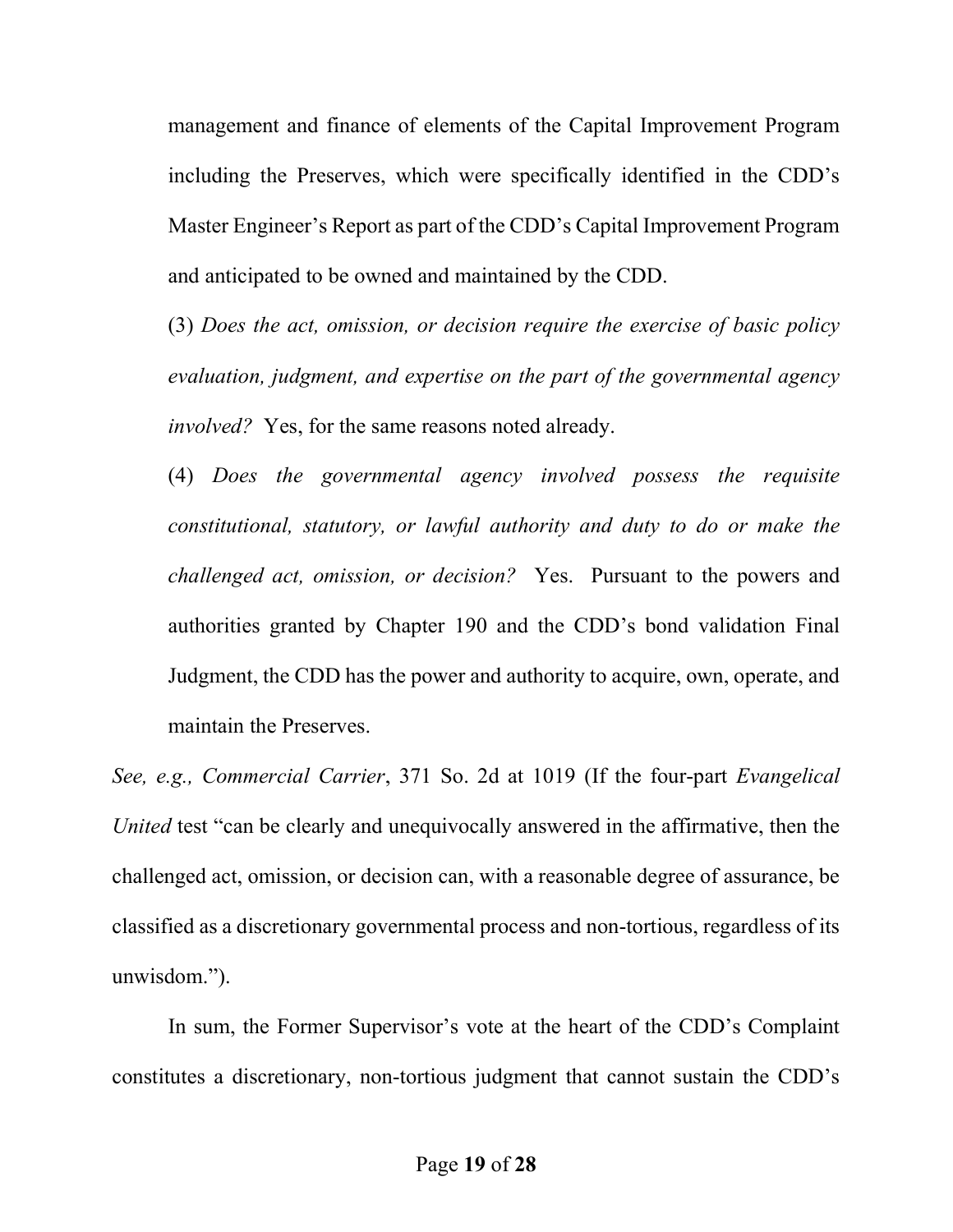damages claims against the Former Supervisors. This circumstance is not different in kind from suggesting that individual members of a past city commission could be sued for damages in private civil actions over the wisdom of past decisions to build a road or operate a park. This has never been the law. See, e.g., Dep't of Transp. v. Neilson, 419 So. 2d 1071, 1077 (Fla. 1982) ("We also hold that the decision to build or change a road, and all the determinations inherent in such a decision, are of the judgmental, planning-level type. To hold otherwise, as expressed by the dissent, would supplant the wisdom of the judicial branch for that of the governmental entities whose job it is to determine, fund, and supervise necessary road construction and improvements, thereby violating the separation of powers doctrine."); Avallone v. Bd. of Cty. Comm'rs, 493 So. 2d 1002, 1005 (Fla. 1986) ("A government unit has the discretionary authority to operate or not operate swimming facilities and is immune from suit on that discretionary question."); Milton v. Broxson, 514 So. 2d 1116, 1119 (Fla. 1st DCA 1987) ("[I]t is a discretionary or planning level decision for a governmental entity to operate a recreational facility to accommodate organized softball games and spectators of such games . . . ."). For all the forgoing reasons, the Former Supervisors are entitled to summary judgment and dismissal of the CDD's claims.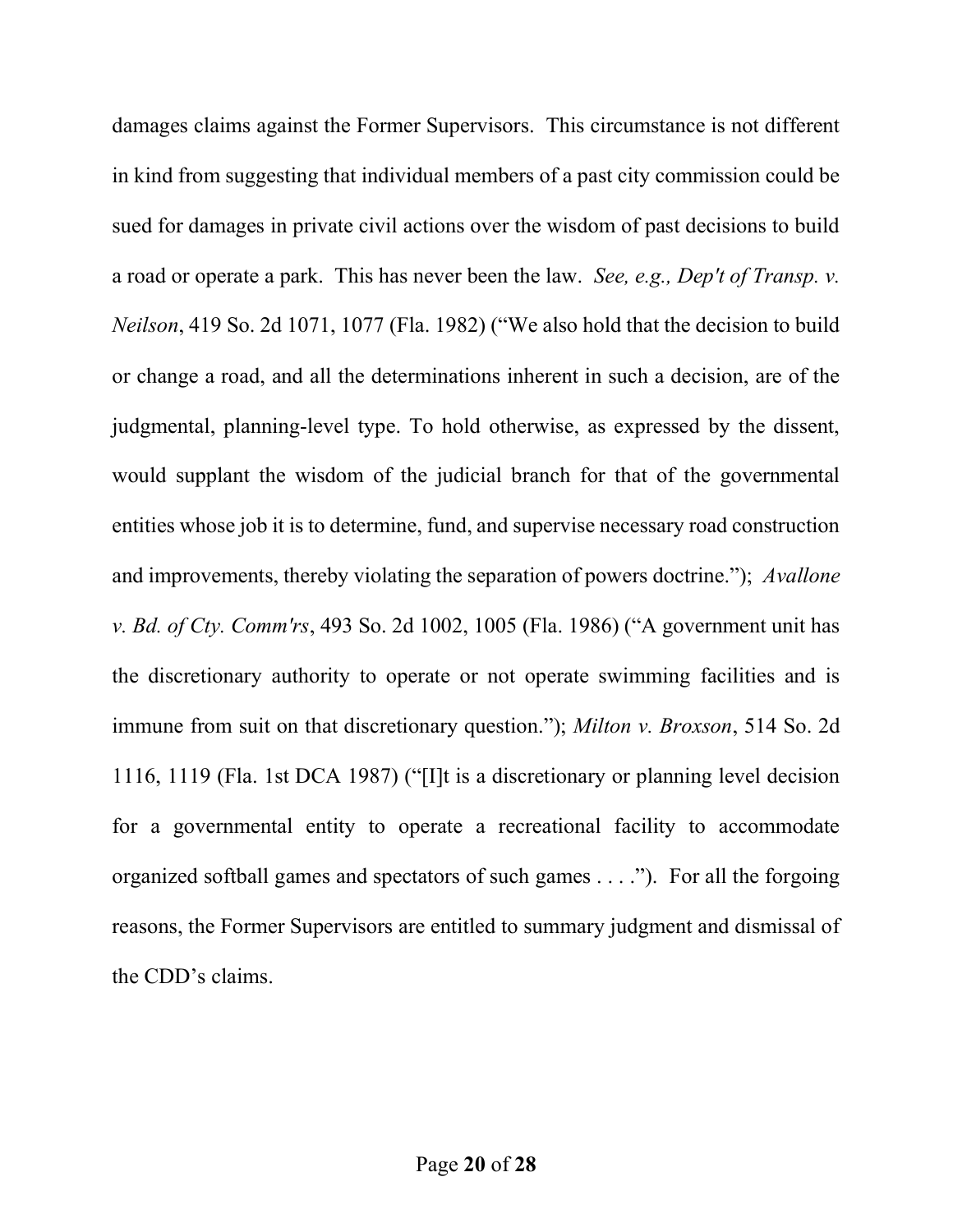# II. The Actions of the Former Supervisors Were Not Taken in Bad Faith and Section 768.28(9)(a), Florida Statutes, therefore Requires their **Dismissal**

In addition to being entitled to summary judgment because the Former Supervisors' actions indisputably constituted a discretionary planning-level decision, the Former Supervisors are also entitled to summary judgment and dismissal of the CDD's claims under section 768.28(9)(a), Florida Statutes. Section 768.28(9)(a) provides that an action for damages alleged from the act or omission of a governmental officer, employee, or agent may only be filed against such individual where the "act or omission was committed in bad faith or with malicious purpose or in a manner exhibiting wanton and willful disregard of human rights, safety, or property." Absent such bad faith or malicious purpose, "[t]he exclusive remedy for injury or damage suffered as a result of an act, event, or omission of an officer, employee, or agent of the state or any of its subdivisions or constitutional officers is an action against the governmental entity, or the head of such entity in her or his official capacity . . . ." § 768.28(9)(a), Fla. Stat., see also Castellano v. Raynor, 725 So. 2d 1197, 1198 (Fla. 2d DCA 1999) ("Section 768.28(9)(a) clothes governmental employees with individual immunity that is lost only as to torts committed in bad faith or with malicious purpose or in a manner exhibiting wanton and willful disregard of human rights and safety.")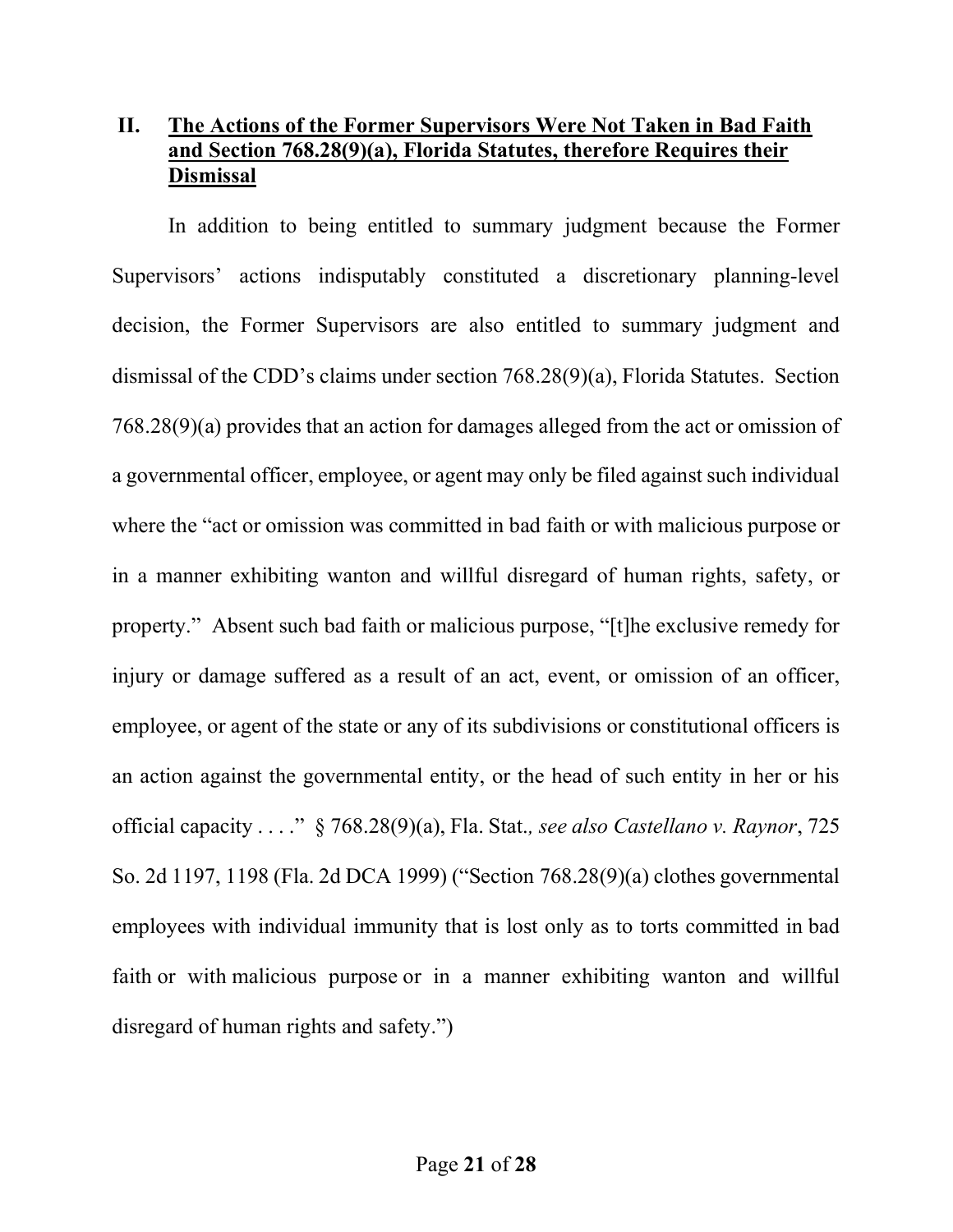In addition to providing immunity from personal liability in any tort action for injury or damage allegedly suffered because of an act or commission in the scope of his or her employment or function, section 768.28 also prohibits such officers or agents from even being named as a party defendant in such an action. § 768.28(9)(a), Fla. Stat.; Keck v. Eminisor, 104 So. 3d 359, 366 (Fla. 2012) ("[I]f a Defendant who is entitled to the immunity granted in section 768.28(9)(a), Fla. Stat., is erroneously named as a party defendant and is required to stand trial, that individual has effectively lost the right bestowed by statute to be protected from even being named as a defendant.").

As used in section 768.28, "bad faith" is equated with actual malice. Peterson v. Pollack, 290 So. 3d 102, 109-10 (Fla. 4th DCA 2020). In turn, "malicious purpose" has been interpreted as meaning the conduct was committed with "ill will, hatred, spite, [or] an evil intent." *Id.* (internal citations omitted). To establish the "actual malice" required to waive sovereign immunity, a government official's conduct must be much more reprehensible and unacceptable than a mere intentional tort. Carollo v. Platinum Advisors, LLC, Fla.App. 3 Dist., 2021 WL 475263 (2021). Finally, "wanton and willful disregard of human rights, safety, or property" has been interpreted as "conduct much more reprehensible and unacceptable than mere intentional conduct" and "conduct that is worse than gross negligence." Peterson, 290 So. 3d at 109-10. Thus, "wanton" conveys "a conscious and intentional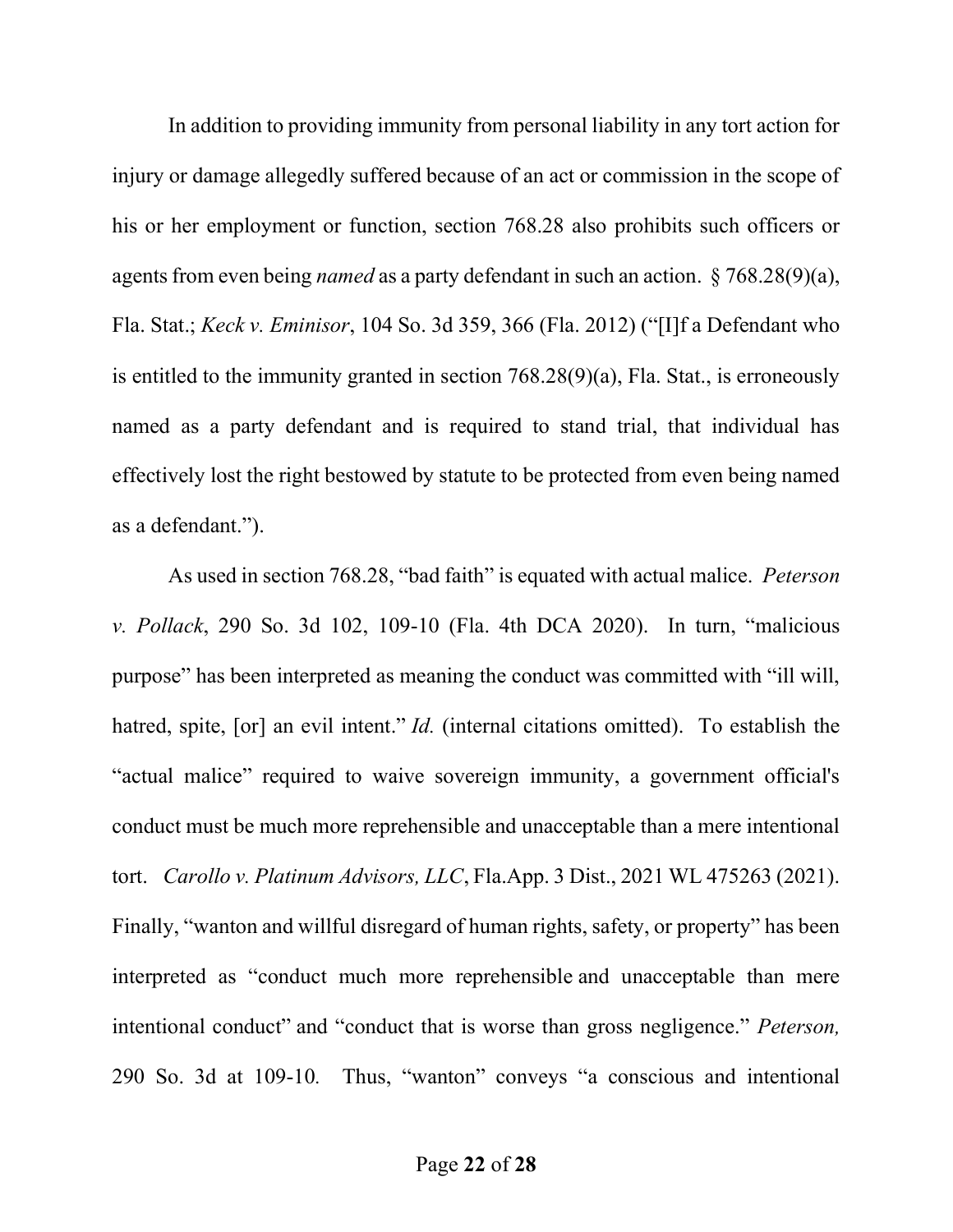indifference to consequences and with the knowledge that damage is likely to be done to persons or property" and "willful" may be interested to mean "intentionally, knowingly and purposely." Id. (internal citations omitted).

Simply put, the CDD has not identified any facts and cannot in good candor assert the existence of any facts creating a genuine dispute as to whether the Former Supervisors' actions were taken in bad faith equivalent to actual malice. As the CDD's Board of Supervisors, the Former Supervisors' vote to accept conveyance of the Preserves was within the fundamental powers and authorities granted to a CDD. Ownership and maintenance of the Preserves by the CDD was anticipated, expected, and validated as reflected in the CDD's bond validation Final Judgment. See also § 75.09, Fla. Stat. (bond validation final judgment "is forever conclusive as to all matters adjudicated against plaintiff and all parties affected thereby"). Further, the Former Supervisors' vote to accept conveyance of the Preserves was supported by the legislative findings and representations of the CDD's professional staff as reflected in the Board of Supervisor's adopted Resolution.

Nor does the fact that the Former Supervisors were employees of a Taylor Morrison-related entity at the time of their vote provide any colorable basis to suggest bad faith or actual malice. Indeed, the Legislature has provided in section 190.007, Florida Statutes, that "[i]t shall not be a conflict of interest under chapter 112 for a board member . . . to be a stockholder, officer, or employee of a landowner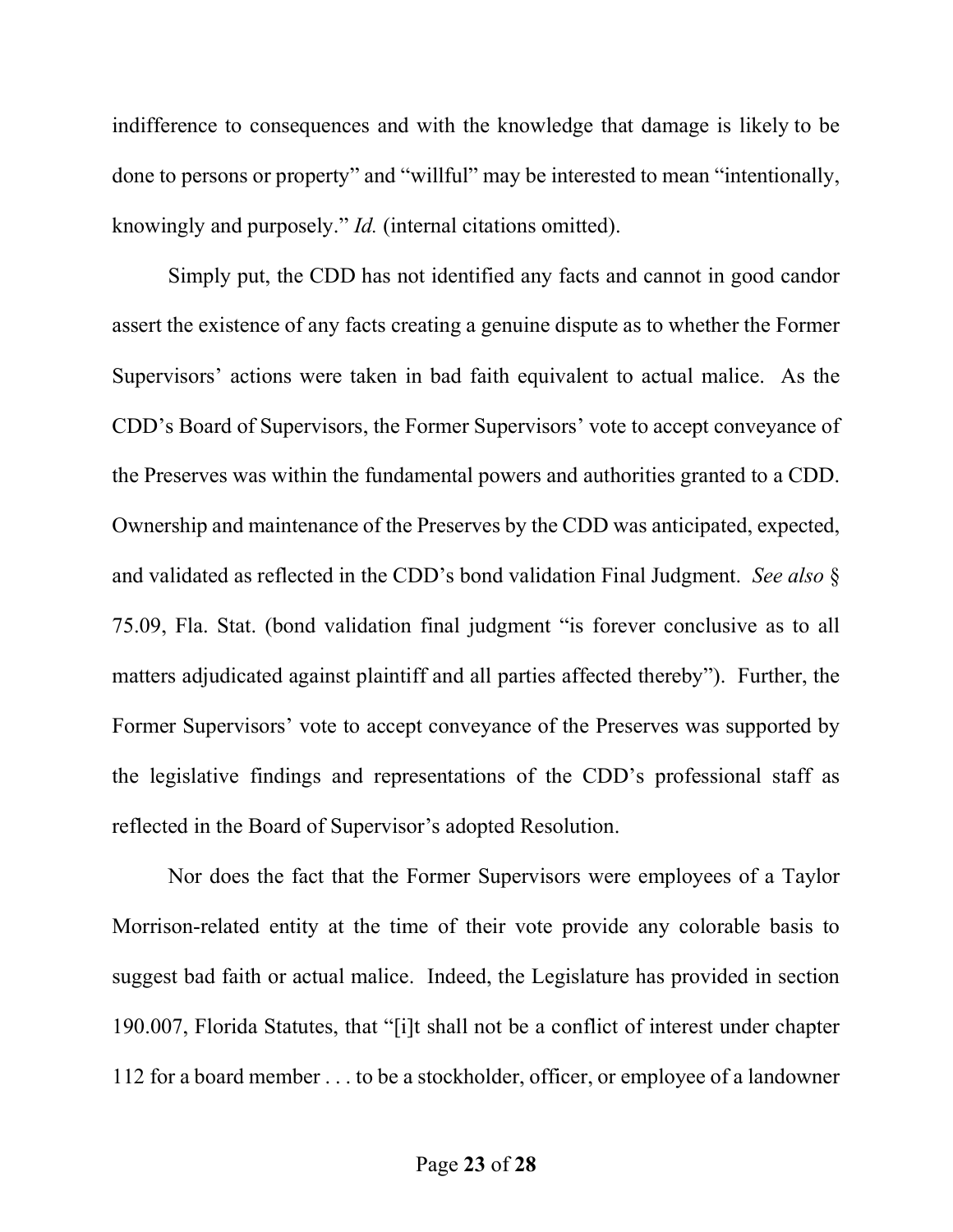or of an entity affiliated with a landowner." Thus, the Former Supervisors did not breach any duty owed in their capacity as public officials by being employed by any Taylor Morrison entity that owned and developed property within the CDD or any affiliate thereof. Further, the Legislature has explicitly declared that it shall not constitute a conflict for board members that have been elected by the landowners within the CDD to vote upon a measure that such board member knows would inure to the special private gain or loss of any principal, parent organization, or subsidiary by which he or she is retained. § 112.3143(3)(b), Fla. Stat.; § 190.006, Fla. Stat. (providing for election of supervisors by landowners within a community development district on a one-acre, one-vote basis).<sup>3</sup>

For all the forgoing reasons, the Former Supervisors are entitled to the protections afforded by section 768.28(9)(a) including immunity from any alleged

<sup>&</sup>lt;sup>3</sup> The rationale for these exceptions is easily traced to the legislative objectives and policies that are at the heart of why community development districts exist: as a "method available for use by the private and public sectors . . . to manage and finance basic community development services" and to finance and manage the infrastructure and improvements necessary to service growth within the state. §  $190.002(1)(a)$ ,  $(2)(b)$ , Fla. Stat. In sum, community development districts are by design intended to be tools of development and by necessity developers. They are also by design intended to have governing boards initially elected by the landowners whose property is being developed (and thus could reasonably be expected to have some contractual or employment relationship with the landowners). And, finally, a community development district's governing board is by design intended to take votes to support development of the property within its boundaries to the benefit of the landowners within the district.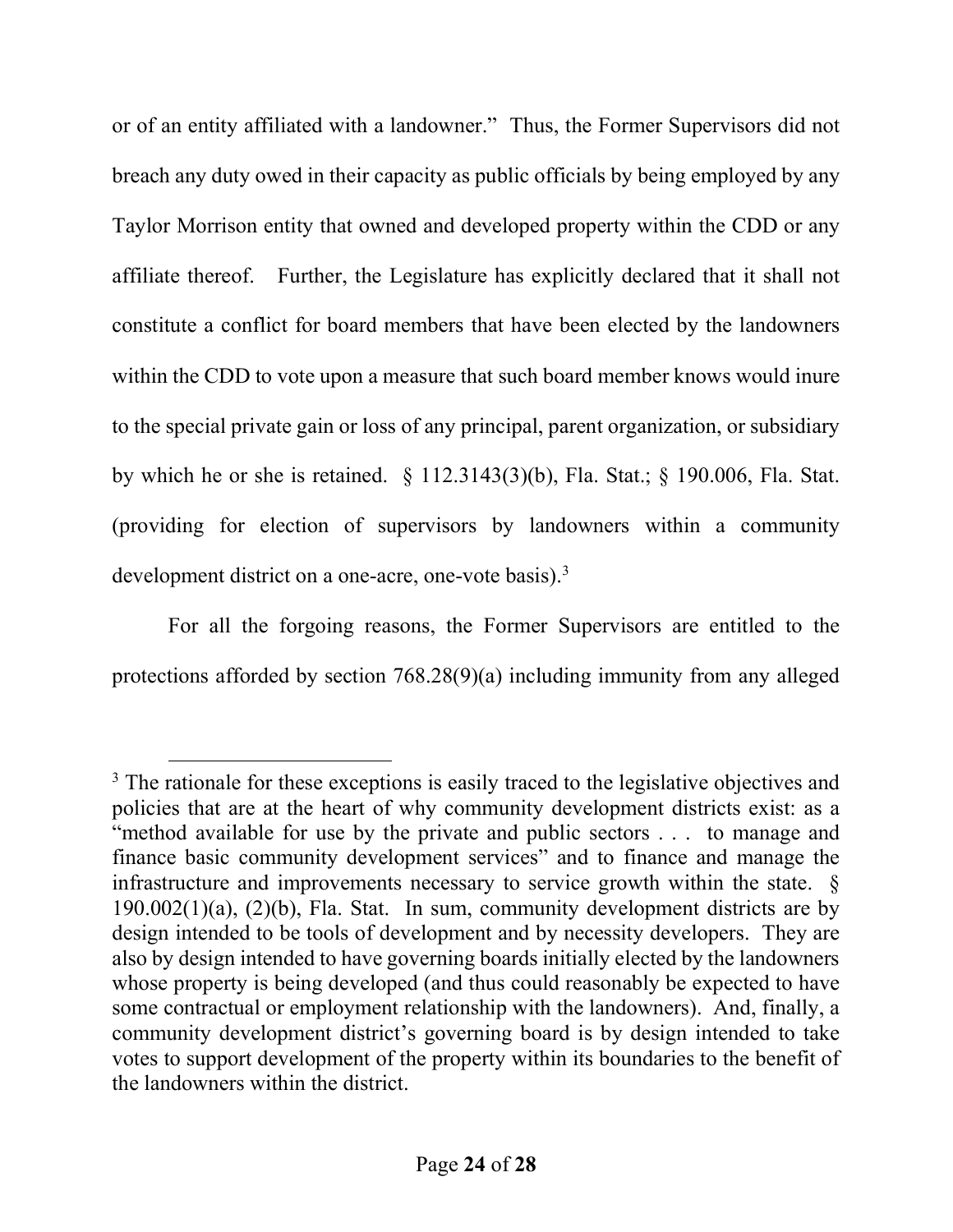claim of individual liability for damages and the right not to be named as party defendants. Accordingly, summary judgment should be ordered for the Former Supervisors and they should be dismissed from this case.

### III. The Economic Damages Sought by the CDD are Outside the Scope of State's Waiver of Sovereign Immunity in Section 768,28, Florida Statutes and thus Precluded

Separate and apart from the grounds for summary judgment articulated in sections I and II, the Former Supervisors are further entitled to summary judgment because the damages sought by the CDD do not fall within the ambit of the wavier of sovereign immunity in section 768.28, Florida Statutes. Section 768.28(1) provides a partial waiver of immunity for recovery of money damages for "injury or loss of property, personal injury, or death" caused by a negligent or wrongful act or omission. But, that waiver of immunity for money damages does not apply to claims for economic damages. See City of Pembroke Pines v. Corr. Corp. of Am., 274 So. 3d 1105, 1110-13 (Fla. 4th DCA 2019) ("The waiver of sovereign immunity has not been extended to include the claim upon which CCA relies here—economic damages framed in counts for declaratory relief . . . ."); see also County of Brevard v. Miorelli Engineering, Inc., 677 So. 2d 32, 34 (Fla. 5th DCA 1996) ("Fraud in the inducement causing only economic loss does not fit within any of those categories of injury or loss enumerated in [section 768.28].").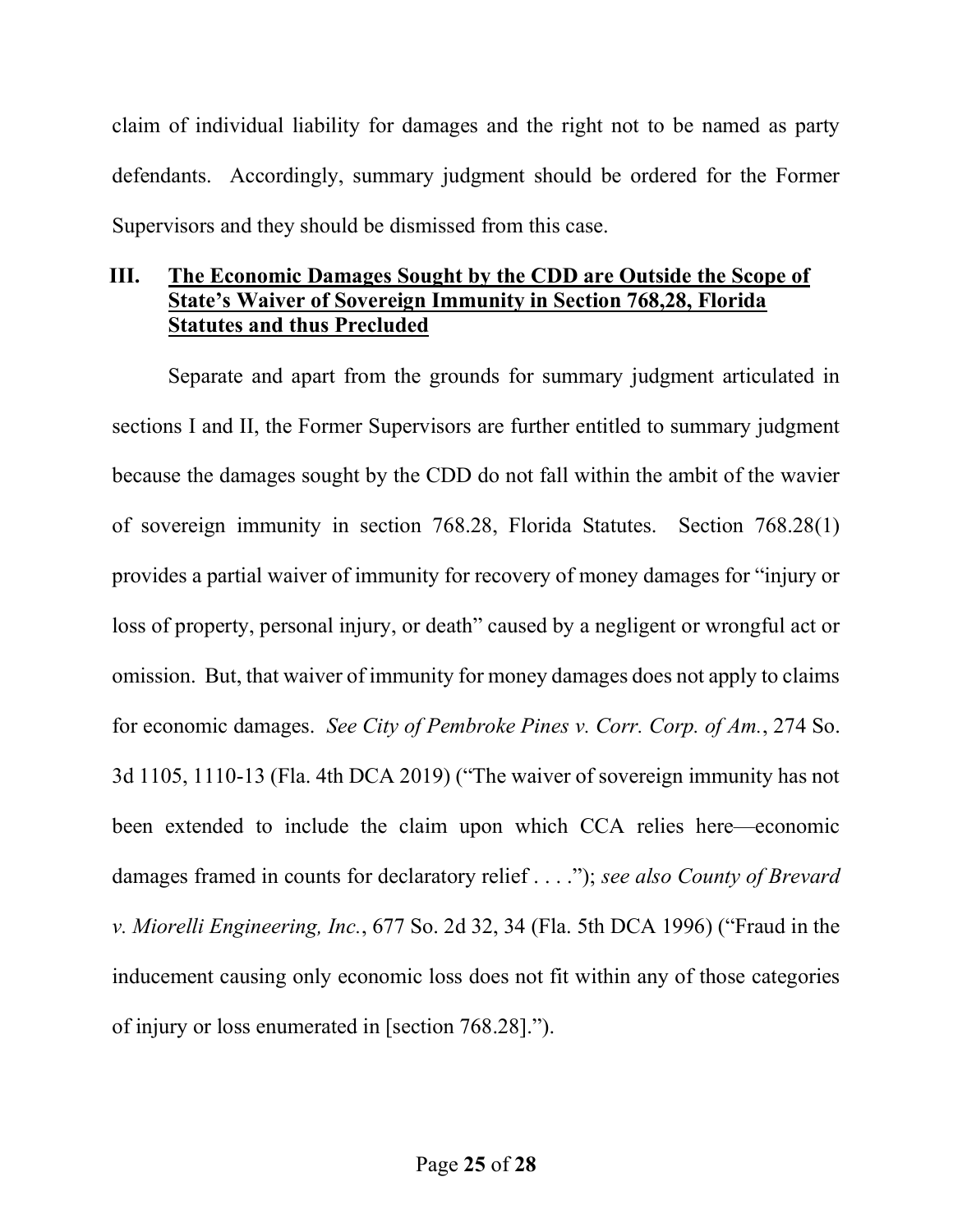In Pembroke Pines, a landowner sought a declaratory judgment concerning the City of Pembroke Pines' refusal to provide the landowner's property with sewer and water service necessary for a proposed development. Pembroke Pines, 274 So. 3d at 1109-1110. The landowner also sought related supplemental relief to recover economic damages, including the purchase price and carrying costs associated with the landowner's property, payments made to third parties for professional fees and development work, and deprivation of the economic viability of the site for development. *Id.* On appeal, the Fourth District held that the landowner's declaratory judgment claim should have been dismissed on sovereign immunity grounds because the limited wavier of immunity in section 768.28 does not extend to claims for economic damages, including when framed as a count for declaratory relief. Id. at 1113.

Here, the damages and costs the CDD claims are the exact sort of economic damages the landowner in Pembroke Pines improperly claimed: carrying costs and expenses incurred as a function of the CDD's ownership and maintenance of the Preserves. Thus, in addition to the Former Supervisors' actions constituting a nonactionable planning-level decision and being immune because their vote was taken in good faith with no actual malice, the economic damages sought by the CDD remain outside the reach of section 768.28's waiver. Accordingly, the Former Supervisors are entitled to summary judgment and dismissal of the CDD's claims.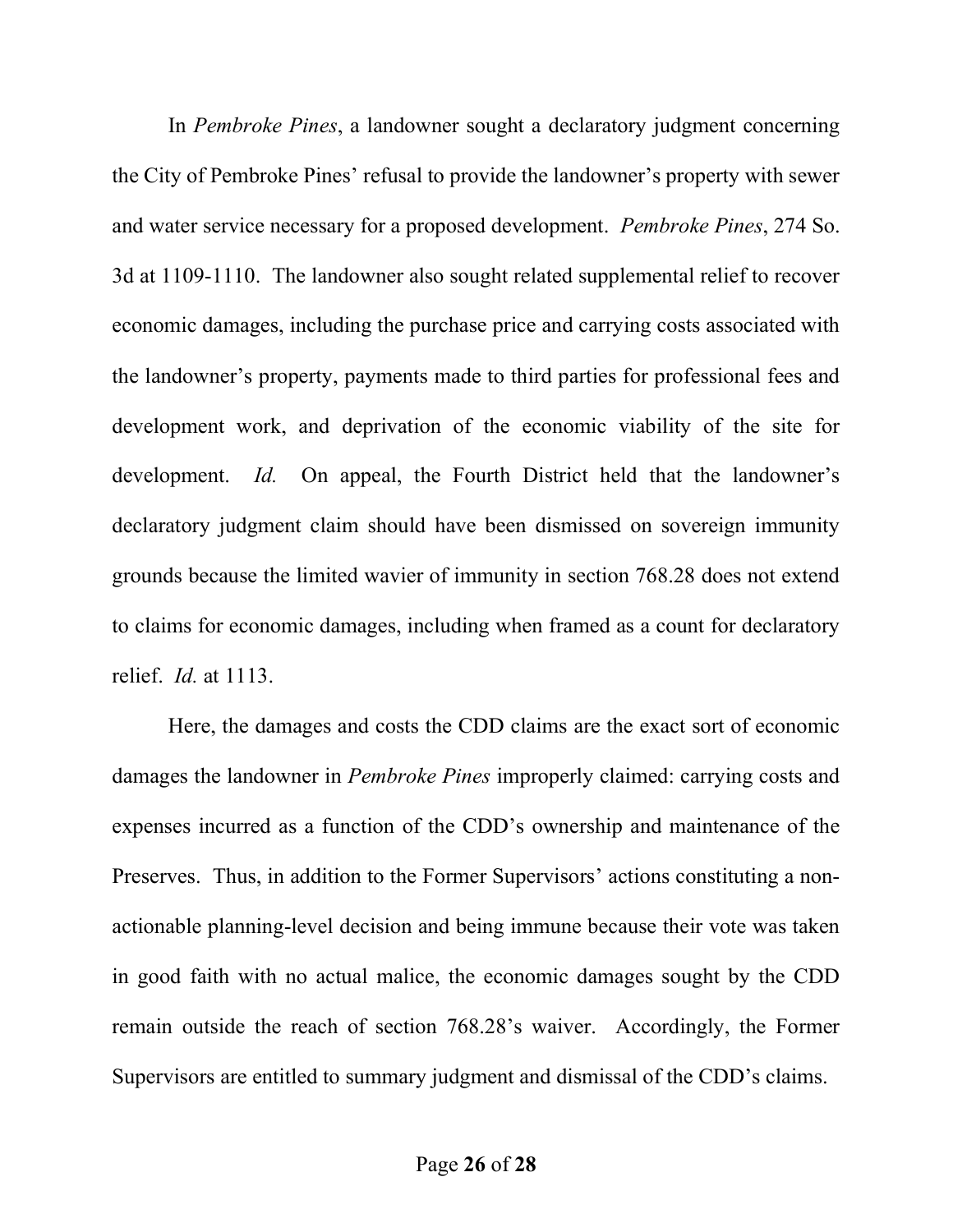### **CONCLUSION**

 For all the forgoing reasons, the Former Supervisors are entitled to summary judgment as a matter of law as to all counts against them (Counts II and IV of the CDD's Complaint). First, the CDD is precluded from seeking damages in a civil suit from the Former Supervisors' for their exercise of discretionary, planning-level governmental functions. Second, the CDD cannot seek to hold the Former Supervisors individually liable or even name them as defendants because the CDD has no basis to allege the Former Supervisors acted in bad faith or with actual malice as required by section 768.28(9), Florida Statutes. Third, and finally, the CDDs' claims are precluded because the damages sought by the CDD constitute economic damages that are outside the limited waiver of immunity in section 768.28(1), Florida Statutes.

Dated this 4<sup>th</sup> day of April, 2022.

/s/ Joseph A. Brown JOSEPH A. BROWN Florida Bar No. 25765 KUTAK ROCK, LLP 107 W. College Ave. Tallahassee, FL 32301 Tel: (850) 692-7303 Fax: (850) 692-7319 Primary Email: Joseph.Brown@KutakRock.com Secondary Email: Kim.Hancock@KutakRock.com

#### KEVIN S. HENNESSY, ESQUIRE